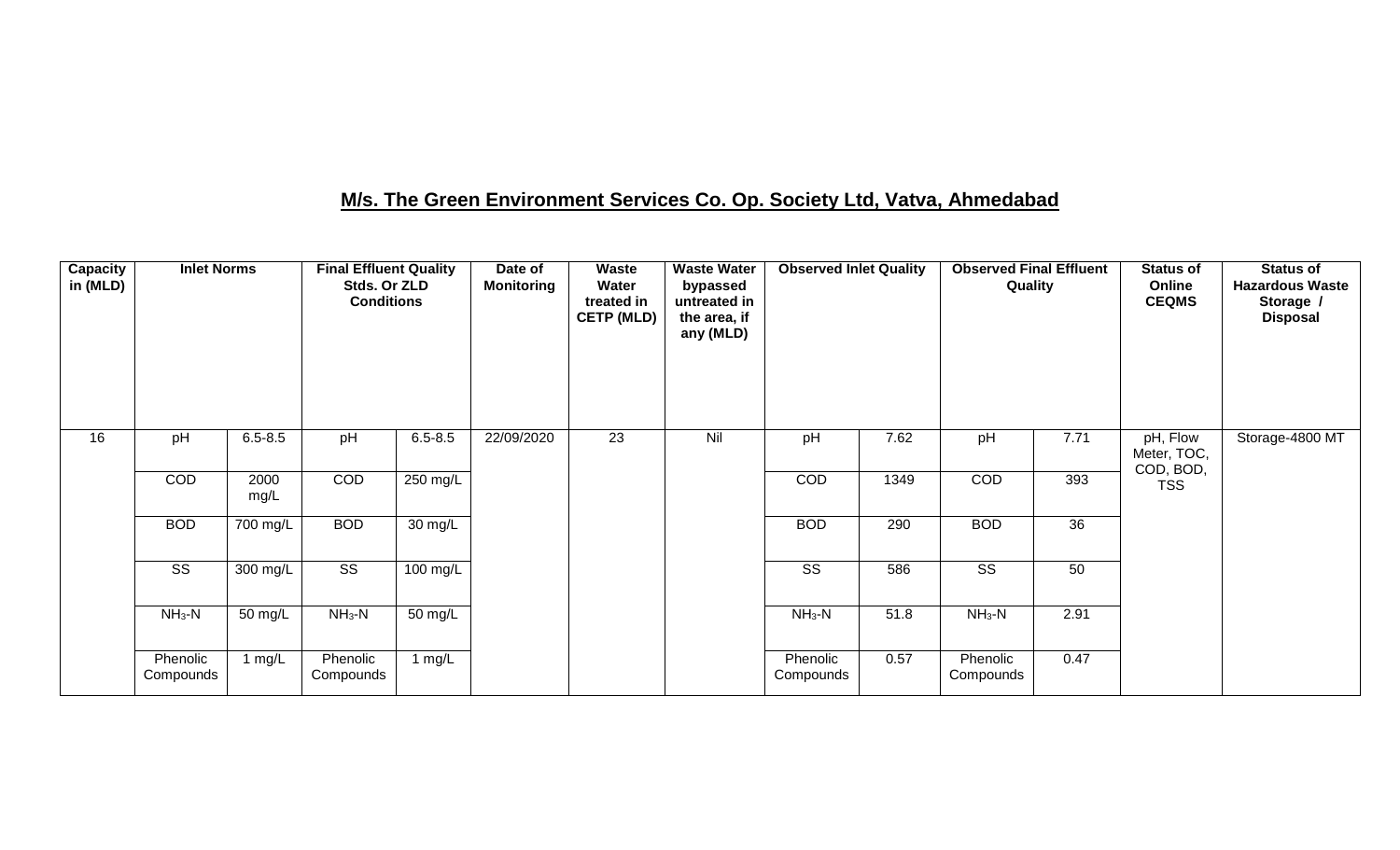### **M/s. Odhav Enviro Project Ltd., Odhav, Ahmedabad**

| <b>Capacity</b><br>in (MLD) | <b>Inlet Norms</b>     |                       | <b>Final Effluent Quality</b><br>Stds. Or ZLD<br><b>Conditions</b> |             | Date of<br><b>Monitoring</b> | Waste<br>Water<br>treated in<br><b>CETP (MLD)</b> | <b>Waste Water</b><br>bypassed<br>untreated in<br>the area, if<br>any (MLD) | <b>Observed Inlet Quality</b> |       | <b>Observed Final Effluent</b><br>Quality |                 | <b>Status of</b><br>Online<br><b>CEQMS</b>   | <b>Status of</b><br><b>Hazardous Waste</b><br>Storage /<br><b>Disposal</b> |
|-----------------------------|------------------------|-----------------------|--------------------------------------------------------------------|-------------|------------------------------|---------------------------------------------------|-----------------------------------------------------------------------------|-------------------------------|-------|-------------------------------------------|-----------------|----------------------------------------------|----------------------------------------------------------------------------|
| 1.2                         | pH                     | $6.5 - 8.5$           | pH                                                                 | $6.5 - 8.5$ | 4/9/2020                     | 1.1                                               | Nil                                                                         | pH                            | 7.18  | pH                                        | 7.89            | Flow meter at<br>inlet & outlet,<br>COD, pH, | Storage-120 MT                                                             |
|                             | COD                    | 2000<br>mg/L          | COD                                                                | 250 mg/L    |                              |                                                   |                                                                             | COD                           | 780   | COD                                       | 269             | TSS, BOD                                     |                                                                            |
|                             | <b>BOD</b>             | 700 mg/L              | <b>BOD</b>                                                         | 30 mg/L     |                              |                                                   |                                                                             | <b>BOD</b>                    | 246   | <b>BOD</b>                                | 36              |                                              |                                                                            |
|                             | $\overline{\text{SS}}$ | $300 \,\mathrm{mg/L}$ | $\overline{\text{SS}}$                                             | $100$ mg/L  |                              |                                                   |                                                                             | $\overline{\text{SS}}$        | 78    | $\overline{\text{SS}}$                    | $\overline{24}$ |                                              |                                                                            |
|                             | $NH3-N$                | 50 mg/L               | $NH3-N$                                                            | 50 mg/L     |                              |                                                   |                                                                             | $NH3-N$                       | 30.94 | $NH3-N$                                   | 12.88           |                                              |                                                                            |
|                             | Phenolic<br>Compounds  | 1 $mg/L$              | Phenolic<br>Compounds                                              | 1 $mg/L$    |                              |                                                   |                                                                             | Phenolic<br>Compounds         | 2.08  | Phenolic<br>Compounds                     | 0.76            |                                              |                                                                            |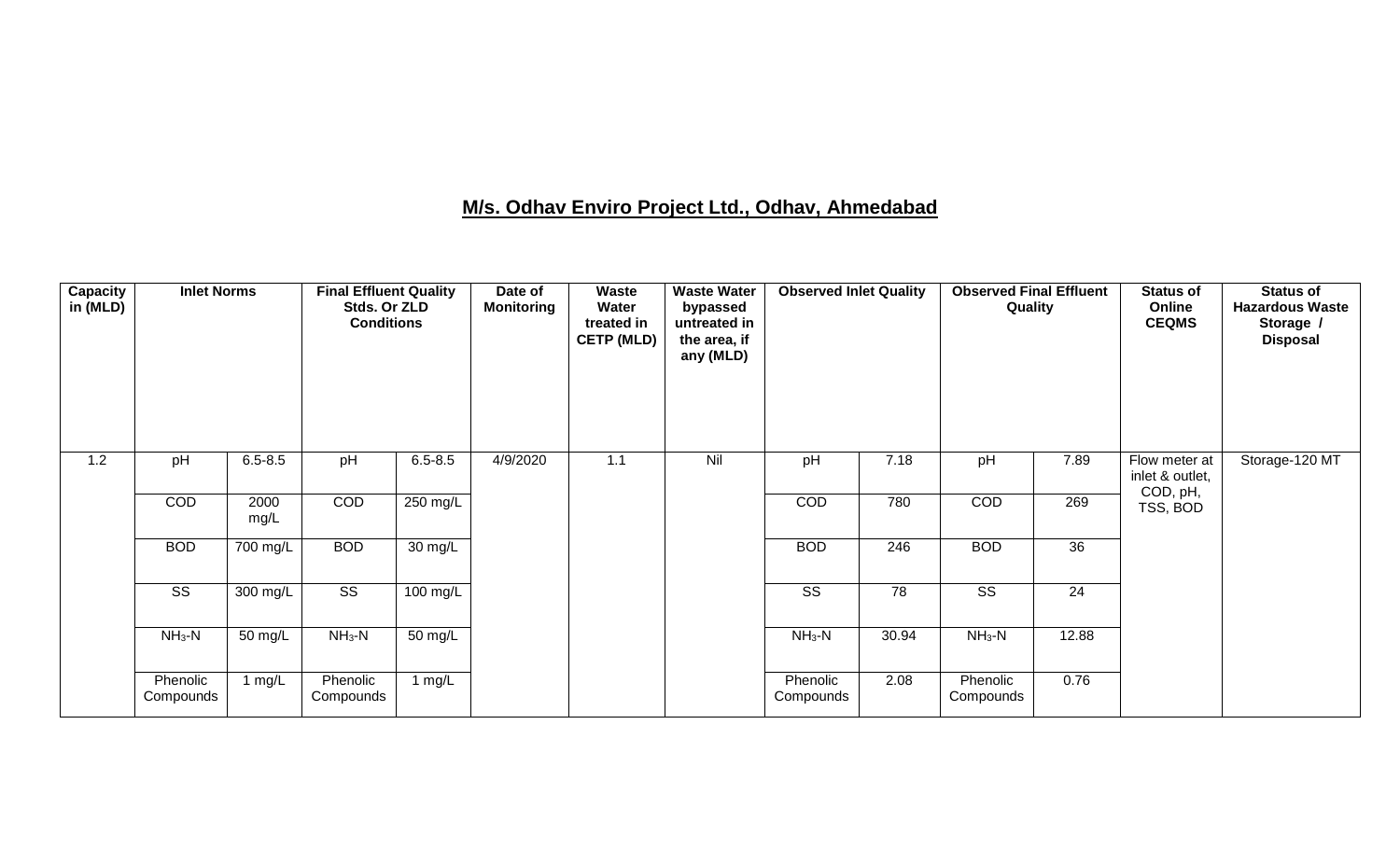### **M/s. Gujarat Vepari Maha Mandal Sahkari Udhyogik Vasahat Ltd, Ahmedabad**

| <b>Capacity</b><br>in (MLD) | <b>Inlet Norms</b>     |                      | <b>Final Effluent Quality</b><br>Stds. Or ZLD<br><b>Conditions</b> |                    | Date of<br><b>Monitoring</b> | Waste<br>Water<br>treated in<br><b>CETP (MLD)</b> | <b>Waste Water</b><br>bypassed<br>untreated in<br>the area, if<br>any (MLD) | <b>Observed Inlet Quality</b> |       | <b>Observed Final Effluent</b><br>Quality |                 | <b>Status of</b><br>Online<br><b>CEQMS</b> | <b>Status of</b><br><b>Hazardous Waste</b><br>Storage /<br><b>Disposal</b> |
|-----------------------------|------------------------|----------------------|--------------------------------------------------------------------|--------------------|------------------------------|---------------------------------------------------|-----------------------------------------------------------------------------|-------------------------------|-------|-------------------------------------------|-----------------|--------------------------------------------|----------------------------------------------------------------------------|
| 0.45                        | pH                     | $6.5 - 8.5$          | pH                                                                 | $6.5 - 8.5$        | 22/09/2020                   | 0.7                                               | Nil                                                                         | pH                            | 6.80  | pH                                        | 7.48            | Flow Meter                                 | Storage-300 MT                                                             |
|                             | COD                    | 2000<br>mg/L         | COD                                                                | $250 \text{ mg/L}$ |                              |                                                   |                                                                             | COD                           | 565   | COD                                       | 94              |                                            |                                                                            |
|                             | <b>BOD</b>             | 700 mg/L             | <b>BOD</b>                                                         | $30 \text{ mg/L}$  |                              |                                                   |                                                                             | <b>BOD</b>                    | 54    | <b>BOD</b>                                | 22              |                                            |                                                                            |
|                             | $\overline{\text{ss}}$ | $300$ mg/L           | $\overline{\text{SS}}$                                             | $100$ mg/L         |                              |                                                   |                                                                             | $\overline{\text{ss}}$        | 452   | $\overline{\text{SS}}$                    | $\overline{22}$ |                                            |                                                                            |
|                             | $NH3-N$                | $\overline{50}$ mg/L | $NH3-N$                                                            | $50 \text{ mg/L}$  |                              |                                                   |                                                                             | $NH3-N$                       | 76.16 | $NH3-N$                                   | 66.78           |                                            |                                                                            |
|                             | Phenolic<br>Compounds  | 1 mg/L               | Phenolic<br>Compounds                                              | 1 $mg/L$           |                              |                                                   |                                                                             | Phenolic<br>Compounds         | 0.3   | Phenolic<br>Compounds                     | 0.21            |                                            |                                                                            |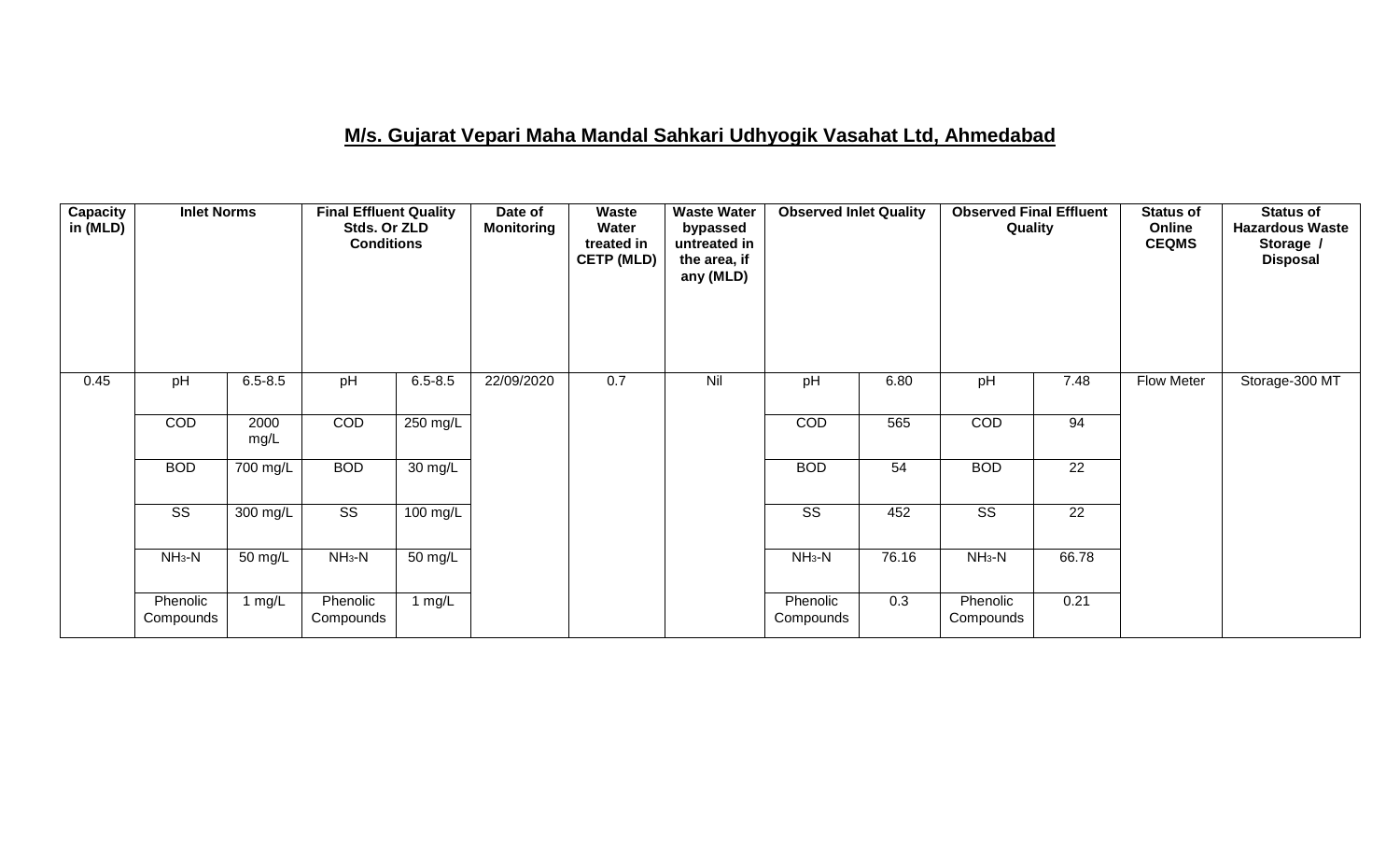# **M/s. Odhav Green Enviro Project Association, Odhav, Ahmedabad**

| <b>Capacity</b><br>in (MLD) | <b>Inlet Norms</b>    |             | <b>Final Effluent Quality</b><br>Stds. Or ZLD<br><b>Conditions</b> |             | Date of<br><b>Monitoring</b> | Waste<br>Water<br>treated in<br><b>CETP</b><br>(MLD) | <b>Waste Water</b><br>bypassed<br>untreated in<br>the area, if<br>any (MLD) | <b>Observed Inlet Quality</b> |       | <b>Observed Final Effluent</b><br>Quality |       | <b>Status of</b><br>Online<br><b>CEQMS</b> | <b>Status of</b><br><b>Hazardous Waste</b><br>Storage /<br><b>Disposal</b> |
|-----------------------------|-----------------------|-------------|--------------------------------------------------------------------|-------------|------------------------------|------------------------------------------------------|-----------------------------------------------------------------------------|-------------------------------|-------|-------------------------------------------|-------|--------------------------------------------|----------------------------------------------------------------------------|
| 1.00                        | pH                    | $6.5 - 8.5$ | pH                                                                 | $6.5 - 8.5$ | 22/09/2020                   | 0.8                                                  | Nil                                                                         | pH                            | 7.55  | pH                                        | 7.69  | $\blacksquare$                             | Storage $-\overline{6MT}$                                                  |
|                             | COD                   | 750 mg/L    | COD                                                                | 250 mg/L    |                              |                                                      |                                                                             | COD                           | 929   | COD                                       | 356   |                                            |                                                                            |
|                             | <b>BOD</b>            | 250 mg/L    | <b>BOD</b>                                                         | 30 mg/L     |                              |                                                      |                                                                             | <b>BOD</b>                    | 208   | <b>BOD</b>                                | 43    |                                            |                                                                            |
|                             | SS                    | 300 mg/L    | SS                                                                 | 100 mg/L    |                              |                                                      |                                                                             | SS                            | 632   | SS                                        | 96    |                                            |                                                                            |
|                             | $NH_3-N$              | 50 mg/L     | $NH3-N$                                                            | 50 mg/L     |                              |                                                      |                                                                             | $NH3-N$                       | 31.92 | $NH_3-N$                                  | 12.66 |                                            |                                                                            |
|                             | Phenolic<br>Compounds | 1 $mg/L$    | Phenolic<br>Compounds                                              | 1 $mg/L$    |                              |                                                      |                                                                             | Phenolic<br>Compounds         | 0.38  | Phenolic<br>Compounds                     | 0.38  |                                            |                                                                            |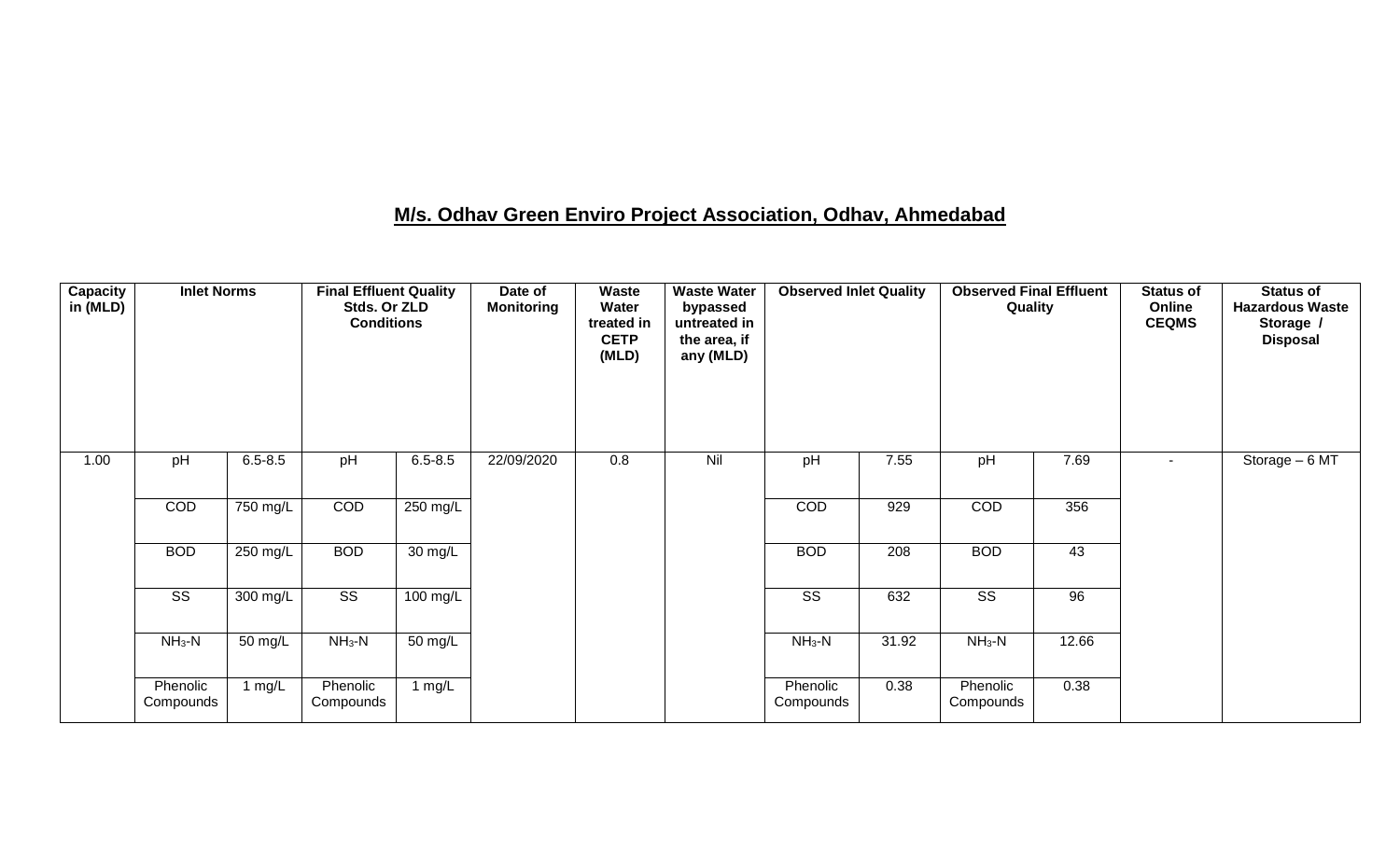### **M/s. Naroda Enviro Project Ltd., Naroda, Ahmedabad**

| <b>Capacity</b><br>in (MLD) | <b>Inlet Norms</b>     |                    | <b>Final Effluent Quality</b><br>Stds. Or ZLD<br><b>Conditions</b> |                   | Date of<br><b>Monitoring</b> | <b>Waste</b><br>Water<br>treated in<br><b>CETP (MLD)</b> | <b>Waste Water</b><br>bypassed<br>untreated in<br>the area, if<br>any (MLD) | <b>Observed Inlet Quality</b> |       | <b>Observed Final Effluent</b><br>Quality |       | <b>Status of</b><br>Online<br><b>CEQMS</b> | <b>Status of</b><br><b>Hazardous Waste</b><br>Storage /<br><b>Disposal</b> |
|-----------------------------|------------------------|--------------------|--------------------------------------------------------------------|-------------------|------------------------------|----------------------------------------------------------|-----------------------------------------------------------------------------|-------------------------------|-------|-------------------------------------------|-------|--------------------------------------------|----------------------------------------------------------------------------|
| 3.00                        | pH                     | $6.5 - 8.5$        | pH                                                                 | $6.5 - 8.5$       | 22/09/2020                   | 4.5                                                      | Nil                                                                         | pH                            | 7.71  | pH                                        | 7.19  | $\sim$                                     | Storage -1500 MT                                                           |
|                             | COD                    | 2000<br>mg/L       | COD                                                                | 250 mg/L          |                              |                                                          |                                                                             | <b>COD</b>                    | 3537  | COD                                       | 406   |                                            |                                                                            |
|                             | <b>BOD</b>             | 700 mg/L           | <b>BOD</b>                                                         | $30 \text{ mg/L}$ |                              |                                                          |                                                                             | <b>BOD</b>                    | 956   | <b>BOD</b>                                | 42    |                                            |                                                                            |
|                             | $\overline{\text{ss}}$ | $300 \text{ mg/L}$ | $\overline{\text{ss}}$                                             | $100$ mg/L        |                              |                                                          |                                                                             | $\overline{\text{ss}}$        | 448   | $\overline{\text{ss}}$                    | 30    |                                            |                                                                            |
|                             | $NH3-N$                | 50 mg/L            | $NH3-N$                                                            | 50 mg/L           |                              |                                                          |                                                                             | $NH3-N$                       | 84.84 | $NH_3-N$                                  | 12.26 |                                            |                                                                            |
|                             | Phenolic<br>Compounds  | 1 $mg/L$           | Phenolic<br>Compounds                                              | 1 $mg/L$          |                              |                                                          |                                                                             | Phenolic<br>Compounds         | 5.34  | Phenolic<br>Compounds                     | 0.23  |                                            |                                                                            |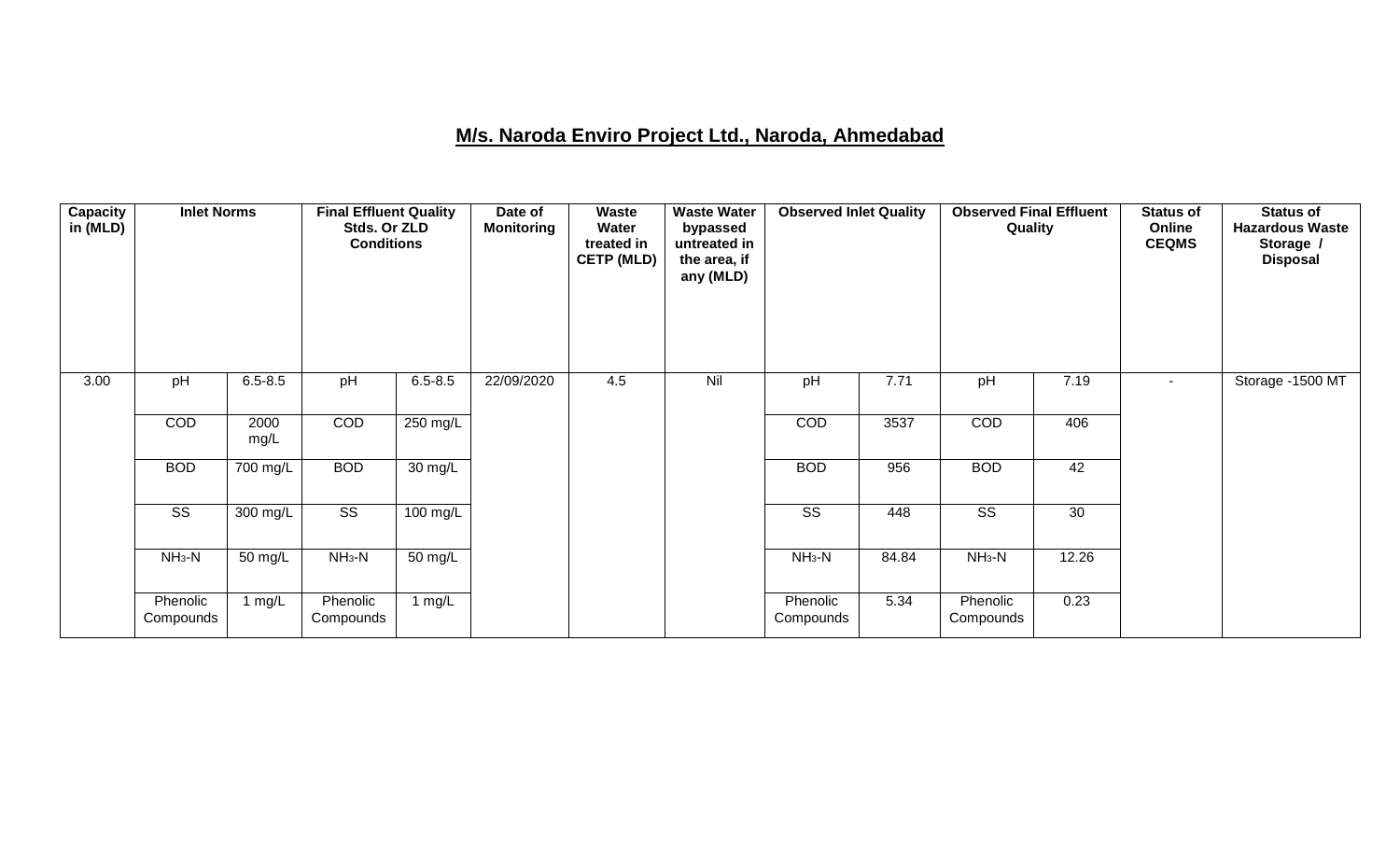### **M/s. Narol Dyestuff Enviro Society, Narol, Ahmedabad**

| <b>Capacity</b><br>in (MLD) | <b>Inlet Norms</b>     |                    | <b>Final Effluent Quality</b><br>Stds. Or ZLD<br><b>Conditions</b> |                      | Date of<br><b>Monitoring</b> | Waste<br>Water<br>treated in<br><b>CETP (MLD)</b> | <b>Waste Water</b><br>bypassed<br>untreated in<br>the area, if<br>any (MLD) | <b>Observed Inlet Quality</b> |        | <b>Observed Final Effluent</b><br>Quality |      | <b>Status of</b><br>Online<br><b>CEQMS</b> | <b>Status of</b><br><b>Hazardous Waste</b><br>Storage /<br><b>Disposal</b> |
|-----------------------------|------------------------|--------------------|--------------------------------------------------------------------|----------------------|------------------------------|---------------------------------------------------|-----------------------------------------------------------------------------|-------------------------------|--------|-------------------------------------------|------|--------------------------------------------|----------------------------------------------------------------------------|
| 0.045                       | pH                     | $6.5 - 8.5$        | pH                                                                 | $6.5 - 8.5$          | 22/09/2020                   | 0.020                                             | Nil                                                                         | pH                            | 8.10   | pH                                        | 7.55 | $\overline{\phantom{a}}$                   | Storage - 20 MT                                                            |
|                             | COD                    | 1500<br>mg/L       | COD                                                                | 250 mg/L             |                              |                                                   |                                                                             | COD                           | 589    | COD                                       | 192  |                                            |                                                                            |
|                             | <b>BOD</b>             | $500$ mg/L         | <b>BOD</b>                                                         | 30 mg/L              |                              |                                                   |                                                                             | <b>BOD</b>                    | 132    | <b>BOD</b>                                | 28   |                                            |                                                                            |
|                             | $\overline{\text{SS}}$ | $300 \text{ mg/L}$ | $\overline{\text{SS}}$                                             | 100 mg/L             |                              |                                                   |                                                                             | $\overline{\text{SS}}$        | 44     | $\overline{\text{SS}}$                    | 8    |                                            |                                                                            |
|                             | $NH3-N$                | 50 mg/L            | $NH3-N$                                                            | $\overline{50}$ mg/L |                              |                                                   |                                                                             | $NH3-N$                       | 132.44 | $NH3-N$                                   | 6.58 |                                            |                                                                            |
|                             | Phenolic<br>Compounds  | 1 $mg/L$           | Phenolic<br>Compounds                                              | 1 $mg/L$             |                              |                                                   |                                                                             | Phenolic<br>Compounds         | 0.26   | Phenolic<br>Compounds                     | 0.21 |                                            |                                                                            |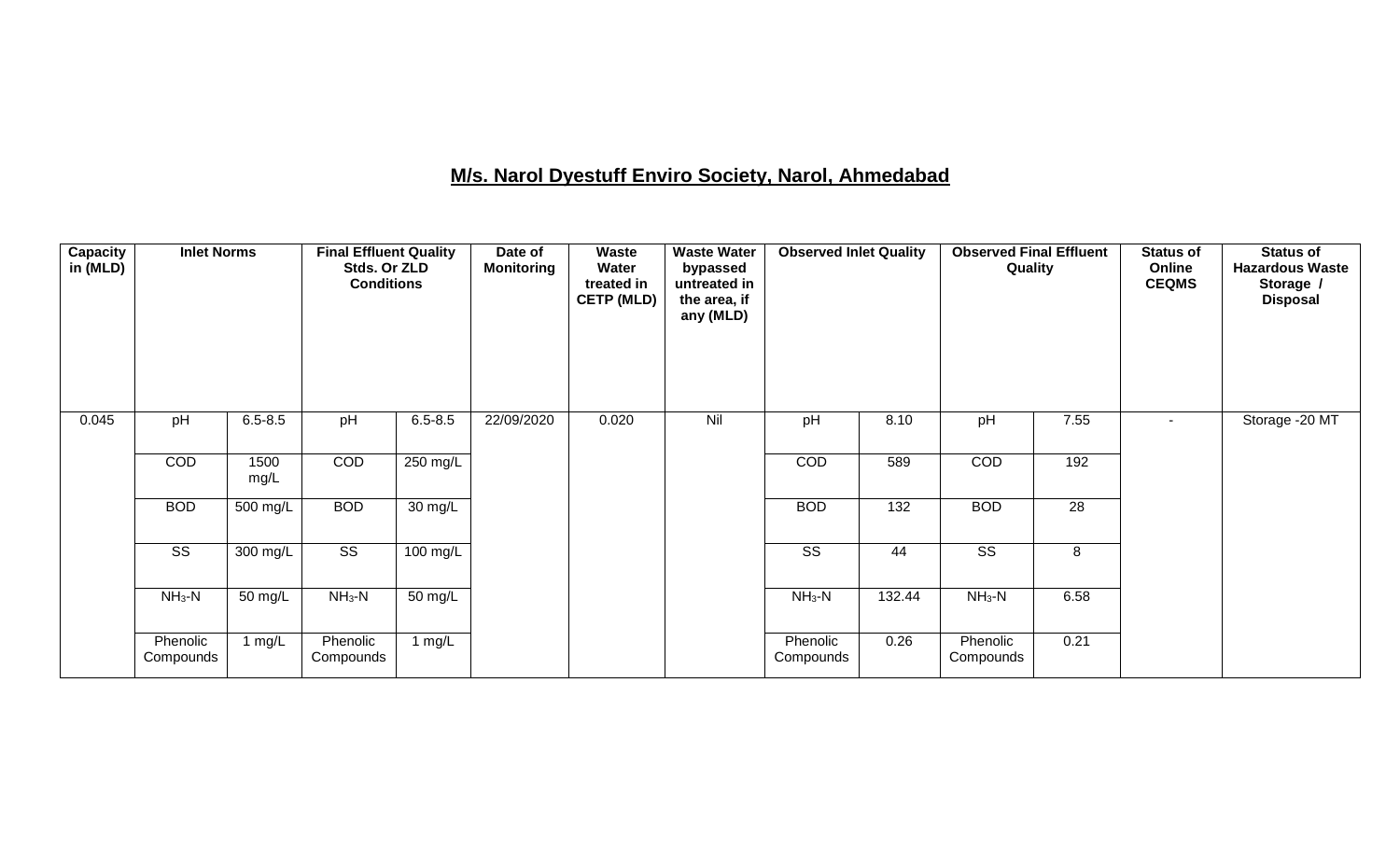### **M/s. Narol Textile Infrastructure & Enviro Management, (ATPA Swarnim Gujarat Enviro P. Ltd), Ahmedabad**

| Capacity<br>in (MLD) | <b>Inlet Norms</b>     |              | <b>Final Effluent Quality</b><br>Stds. Or ZLD<br><b>Conditions</b> |                    | Date of<br><b>Monitoring</b>         | Waste<br>Water<br>treated in<br><b>CETP (MLD)</b> | <b>Waste Water</b><br>bypassed<br>untreated in<br>the area, if<br>any (MLD) | <b>Observed Inlet Quality</b> |        | <b>Observed Final Effluent</b><br>Quality |       | <b>Status of</b><br>Online<br><b>CEQMS</b> | <b>Status of</b><br><b>Hazardous Waste</b><br>Storage /<br><b>Disposal</b> |
|----------------------|------------------------|--------------|--------------------------------------------------------------------|--------------------|--------------------------------------|---------------------------------------------------|-----------------------------------------------------------------------------|-------------------------------|--------|-------------------------------------------|-------|--------------------------------------------|----------------------------------------------------------------------------|
| 100                  | pH                     | $6.5 - 8.5$  | pH                                                                 | $6.5 - 8.5$        | Average<br>value for the<br>month of | 100                                               | Nil                                                                         | pH                            | 7.58   | pH                                        | 8.12  | $\overline{\phantom{a}}$                   | Storage-900 MT                                                             |
|                      | COD                    | 1200<br>mg/L | COD                                                                | 250 mg/L           | September-<br>2020                   |                                                   |                                                                             | <b>COD</b>                    | 1265.5 | COD                                       | 97.5  |                                            |                                                                            |
|                      | <b>BOD</b>             | $500$ mg/L   | <b>BOD</b>                                                         | 30 mg/L            | (10/9/2020 &<br>20/09/2020)          |                                                   |                                                                             | <b>BOD</b>                    | 306.5  | <b>BOD</b>                                | 12.5  |                                            |                                                                            |
|                      | $\overline{\text{ss}}$ | 300 mg/L     | $\overline{\text{ss}}$                                             | $100 \text{ mg/L}$ |                                      |                                                   |                                                                             | $\overline{\text{ss}}$        | 625    | $\overline{\text{ss}}$                    | 10    |                                            |                                                                            |
|                      | $NH3-N$                | 50 mg/L      | $NH3-N$                                                            | 50 mg/L            |                                      |                                                   |                                                                             | $NH3-N$                       | 50.4   | $NH_3-N$                                  | 22.19 |                                            |                                                                            |
|                      | Phenolic<br>Compounds  | 1 $mg/L$     | Phenolic<br>Compounds                                              | 1 $mg/L$           |                                      |                                                   |                                                                             | Phenolic<br>Compounds         | 0.175  | Phenolic<br>Compounds                     | 0.05  |                                            |                                                                            |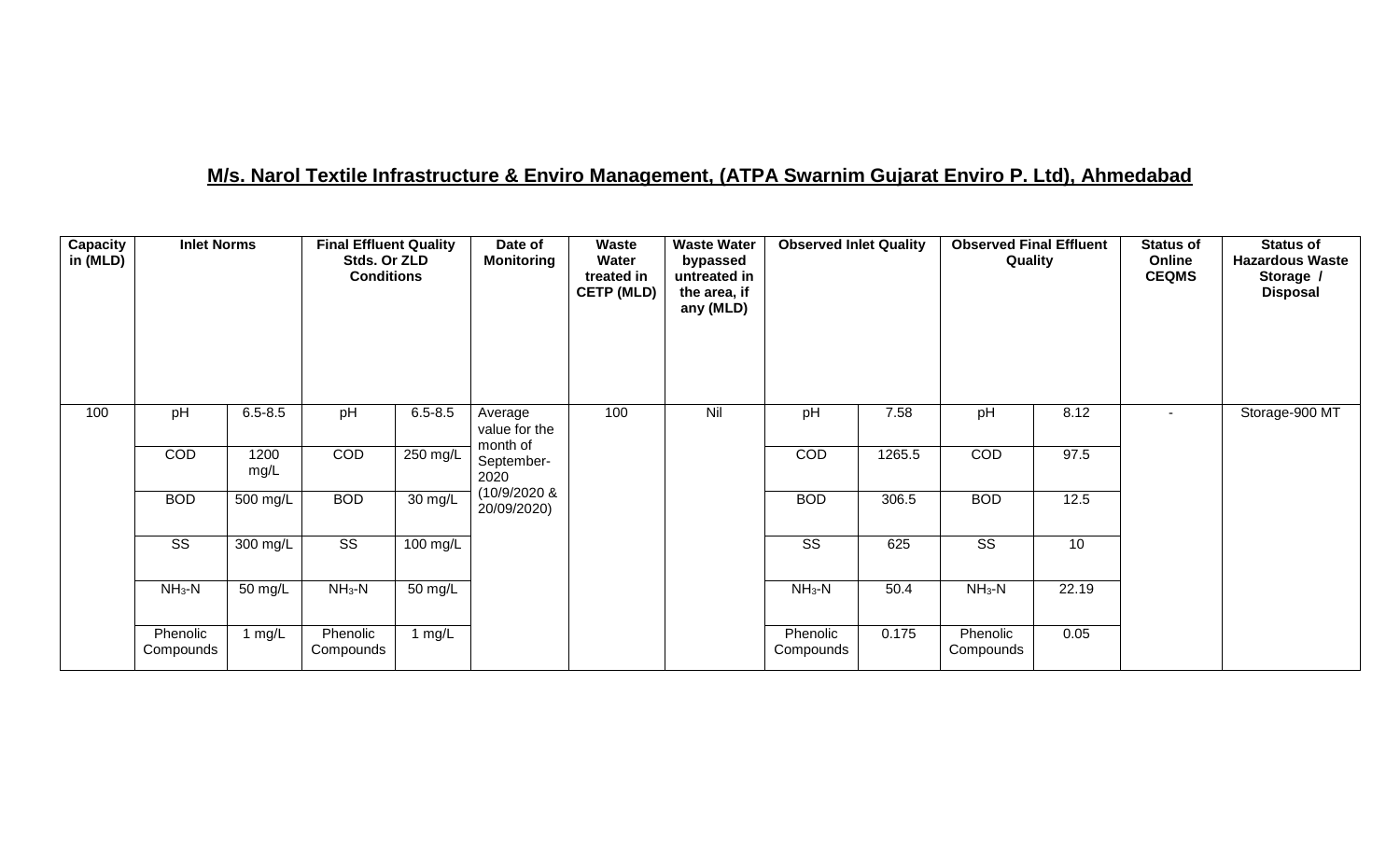# **M/s. Tata Motors Ltd Vendors Park, Sanand, Ahmedabad**

| <b>Capacity</b><br>in (MLD) | <b>Inlet Norms</b>     |                       | <b>Final Effluent Quality</b><br>Stds. Or ZLD<br><b>Conditions</b> |                    | Date of<br><b>Monitoring</b> | Waste<br>Water<br>treated in<br><b>CETP (MLD)</b> | <b>Waste Water</b><br>bypassed<br>untreated in<br>the area, if<br>any (MLD) | <b>Observed Inlet Quality</b> |                | <b>Observed Final Effluent</b><br>Quality |      | <b>Status of</b><br>Online<br><b>CEQMS</b> | <b>Status of</b><br><b>Hazardous Waste</b><br>Storage /<br><b>Disposal</b> |
|-----------------------------|------------------------|-----------------------|--------------------------------------------------------------------|--------------------|------------------------------|---------------------------------------------------|-----------------------------------------------------------------------------|-------------------------------|----------------|-------------------------------------------|------|--------------------------------------------|----------------------------------------------------------------------------|
| 1.5                         | pH                     | $6 - 10.5$            | pH                                                                 | $6.5 - 8.5$        | 18/09/2020                   | 0.10                                              | Nil                                                                         | pH                            |                | pH                                        | 8.22 | pH, DO<br>meter, TOC<br>meter, Flow        | Storage-3 MT                                                               |
|                             | COD                    | $900$ mg/L            | COD                                                                | $100 \text{ mg/L}$ |                              |                                                   |                                                                             | COD                           | ٠              | COD                                       | 43   | meter                                      |                                                                            |
|                             | <b>BOD</b>             | $250$ mg/L            | <b>BOD</b>                                                         | 30 mg/L            |                              |                                                   |                                                                             | <b>BOD</b>                    | $\blacksquare$ | <b>BOD</b>                                | 6    |                                            |                                                                            |
|                             | $\overline{\text{ss}}$ | $100 \text{ mg/L}$    | $\overline{\text{ss}}$                                             | $100 \text{ mg/L}$ |                              |                                                   |                                                                             | $\overline{\text{ss}}$        |                | $\overline{\text{ss}}$                    | 4    |                                            |                                                                            |
|                             | $NH3-N$                | 50 mg/L               | $NH_3-N$                                                           | 50 mg/L            |                              |                                                   |                                                                             | $NH3-N$                       | $\sim$         | $NH3-N$                                   | 1.01 |                                            |                                                                            |
|                             | Phenolic<br>Compounds  | Not<br>Applicabl<br>e | Phenolic<br>Compounds                                              | 1 $mg/L$           |                              |                                                   |                                                                             | Phenolic<br>Compounds         | $\sim$         | Phenolic<br>Compounds                     | 0.09 |                                            |                                                                            |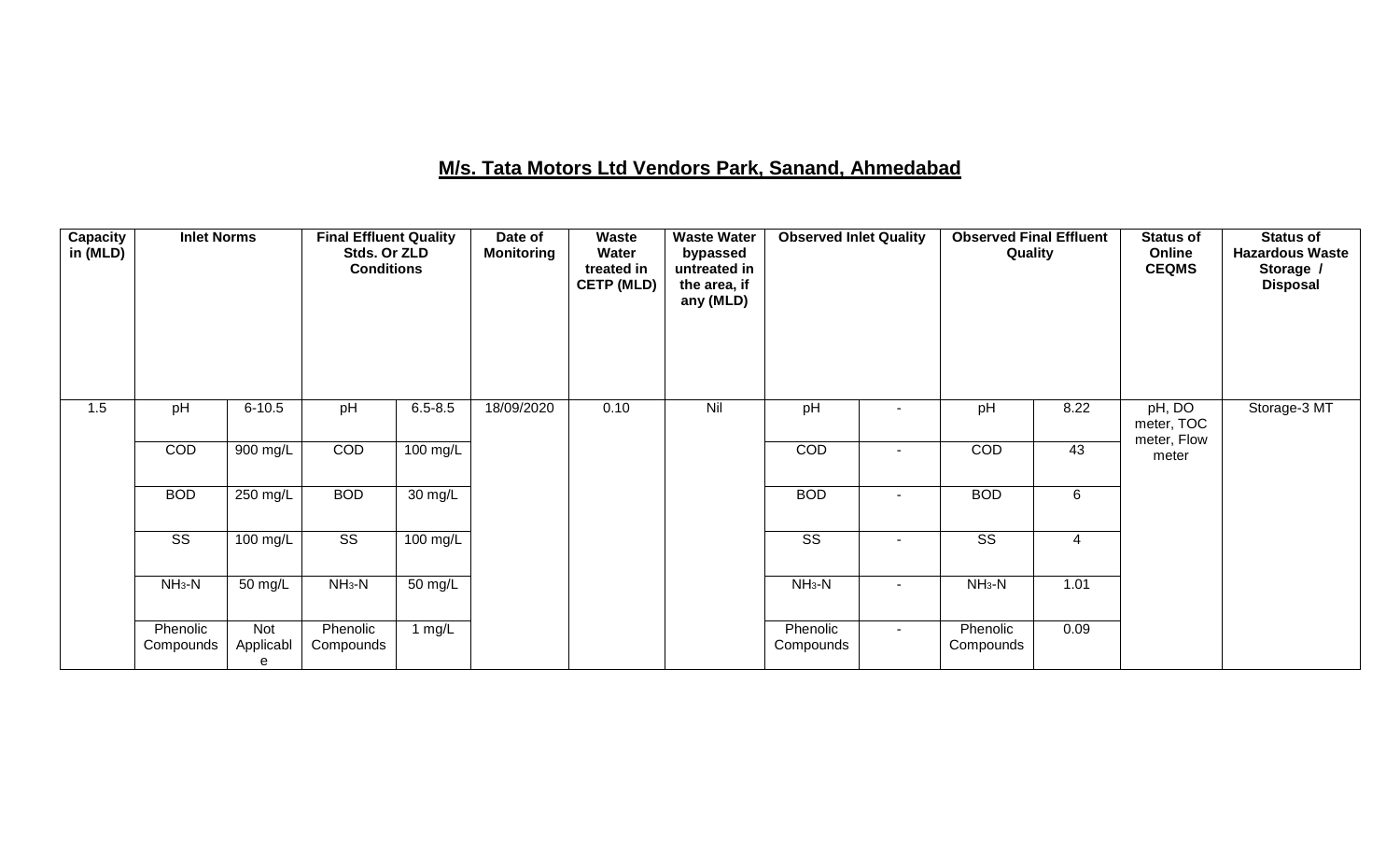### **M/s. Zydus Infrastructure Pvt.Ltd, Changodar, Ahmedabad**

| Capacity<br>in (MLD) | <b>Inlet Norms</b>                              |                               | <b>Final Effluent Quality</b><br>Stds. Or ZLD<br><b>Conditions</b> |                               | Date of<br><b>Monitoring</b> | Waste<br>Water<br>treated in<br><b>CETP (MLD)</b> | <b>Waste Water</b><br>bypassed<br>untreated in<br>the area, if<br>any (MLD) | <b>Observed Inlet Quality</b>                   |       | <b>Observed Final Effluent</b><br>Quality       |            | <b>Status of</b><br>Online<br><b>CEQMS</b> | <b>Status of</b><br><b>Hazardous Waste</b><br>Storage /<br><b>Disposal</b> |
|----------------------|-------------------------------------------------|-------------------------------|--------------------------------------------------------------------|-------------------------------|------------------------------|---------------------------------------------------|-----------------------------------------------------------------------------|-------------------------------------------------|-------|-------------------------------------------------|------------|--------------------------------------------|----------------------------------------------------------------------------|
| 3.5                  | pH                                              | $6 - 8$                       | pH                                                                 | No outlet<br>norms<br>are     | 11/9/2020                    | 1.8                                               | Nil                                                                         | pH                                              | 7.53  | pH                                              | 6.56       | pH, TOC<br>meter                           | Storage-37 MT                                                              |
|                      | COD                                             | 850 mg/L                      | COD                                                                | prescribe<br>d as it is       |                              |                                                   |                                                                             | COD                                             | 425   | COD                                             | 07         |                                            |                                                                            |
|                      | BOD <sub>(3</sub><br>days at<br>$27^{\circ}C$ ) | 400 mg/L                      | BOD <sub>(3</sub><br>days at<br>$27^{\circ}C$ )                    | a ZLD<br>based<br>CETP by     |                              |                                                   |                                                                             | BOD <sub>(3</sub><br>days at<br>$27^{\circ}C$ ) | 84    | BOD <sub>(3</sub><br>days at<br>$27^{\circ}C$ ) | 1.03       |                                            |                                                                            |
|                      | SS                                              | 300 mg/L                      | SS                                                                 | the<br>means of<br><b>MEE</b> |                              |                                                   |                                                                             | $\overline{\text{ss}}$                          | 22    | SS                                              | 6          |                                            |                                                                            |
|                      | $NH3-N$                                         | $\overline{<}10 \text{ mg/L}$ | $NH3-N$                                                            |                               |                              |                                                   |                                                                             | $NH3-N$                                         | 31.78 | $NH3-N$                                         | 0.42       |                                            |                                                                            |
|                      | Phenolic<br>Compounds                           | $<$ 3 mg/L                    | Phenolic<br>Compounds                                              |                               |                              |                                                   |                                                                             | Phenolic<br>Compounds                           | 0.56  | Phenolic<br>Compounds                           | <b>BDL</b> |                                            |                                                                            |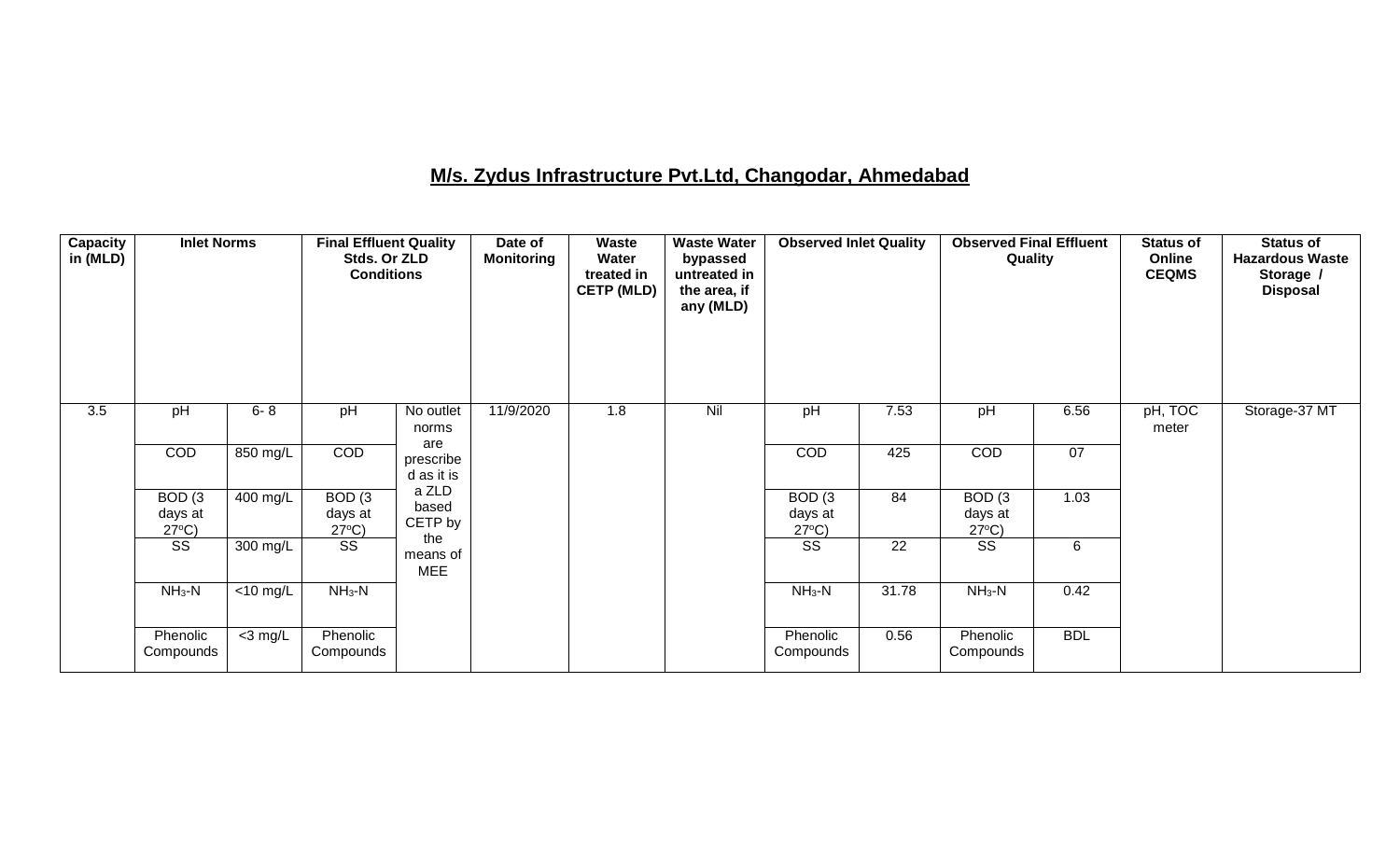| Capacity<br>in (MLD) | <b>Inlet Norms</b>     |                    | <b>Final Effluent Quality</b><br>Stds. Or ZLD<br><b>Conditions</b> |                       | Date of<br><b>Monitoring</b> | Waste<br>Water<br>treated in<br><b>CETP (MLD)</b> | <b>Waste Water</b><br>bypassed<br>untreated in<br>the area, if<br>any (MLD) | <b>Observed Inlet Quality</b> |                          | <b>Observed Final Effluent</b><br>Quality |                 | <b>Status of</b><br>Online<br><b>CEQMS</b> | <b>Status of</b><br><b>Hazardous Waste</b><br>Storage /<br><b>Disposal</b> |
|----------------------|------------------------|--------------------|--------------------------------------------------------------------|-----------------------|------------------------------|---------------------------------------------------|-----------------------------------------------------------------------------|-------------------------------|--------------------------|-------------------------------------------|-----------------|--------------------------------------------|----------------------------------------------------------------------------|
| 1.00                 | pH                     | $5.5 - 8.5$        | pH                                                                 | $6.5 - 8.5$           | 11/9/2020                    | 0.3                                               | Nil                                                                         | pH                            | $\overline{\phantom{a}}$ | pH                                        | 7.90            |                                            | $\blacksquare$                                                             |
|                      | COD                    | 4500<br>mg/L       | COD                                                                | $250$ mg/L            |                              |                                                   |                                                                             | COD                           | $\sim$                   | COD                                       | 157             |                                            |                                                                            |
|                      | <b>BOD</b>             | 1500<br>mg/L       | <b>BOD</b>                                                         | 100 mg/L              |                              |                                                   |                                                                             | <b>BOD</b>                    | $\sim$                   | <b>BOD</b>                                | $\overline{26}$ |                                            |                                                                            |
|                      | $\overline{\text{ss}}$ | $300 \text{ mg/L}$ | $\overline{\text{ss}}$                                             | 100 mg/L              |                              |                                                   |                                                                             | $\overline{\text{ss}}$        |                          | $\overline{\text{ss}}$                    | 38              |                                            |                                                                            |
|                      | $NH_3-N$               | $\sim$             | $NH_3-N$                                                           | 50 mg/L               |                              |                                                   |                                                                             | $NH3-N$                       | $\sim$                   | $NH_3-N$                                  | 9.41            |                                            |                                                                            |
|                      | Phenolic<br>Compounds  | $\sim$ 10 $\pm$    | Phenolic<br>Compounds                                              | Not<br>Applicabl<br>е |                              |                                                   |                                                                             | Phenolic<br>Compounds         | $\sim$                   | Phenolic<br>Compounds                     | $\sim$          |                                            |                                                                            |

#### **M/s. Bavla Eco Project Ltd., Bavla, Ahmedabad**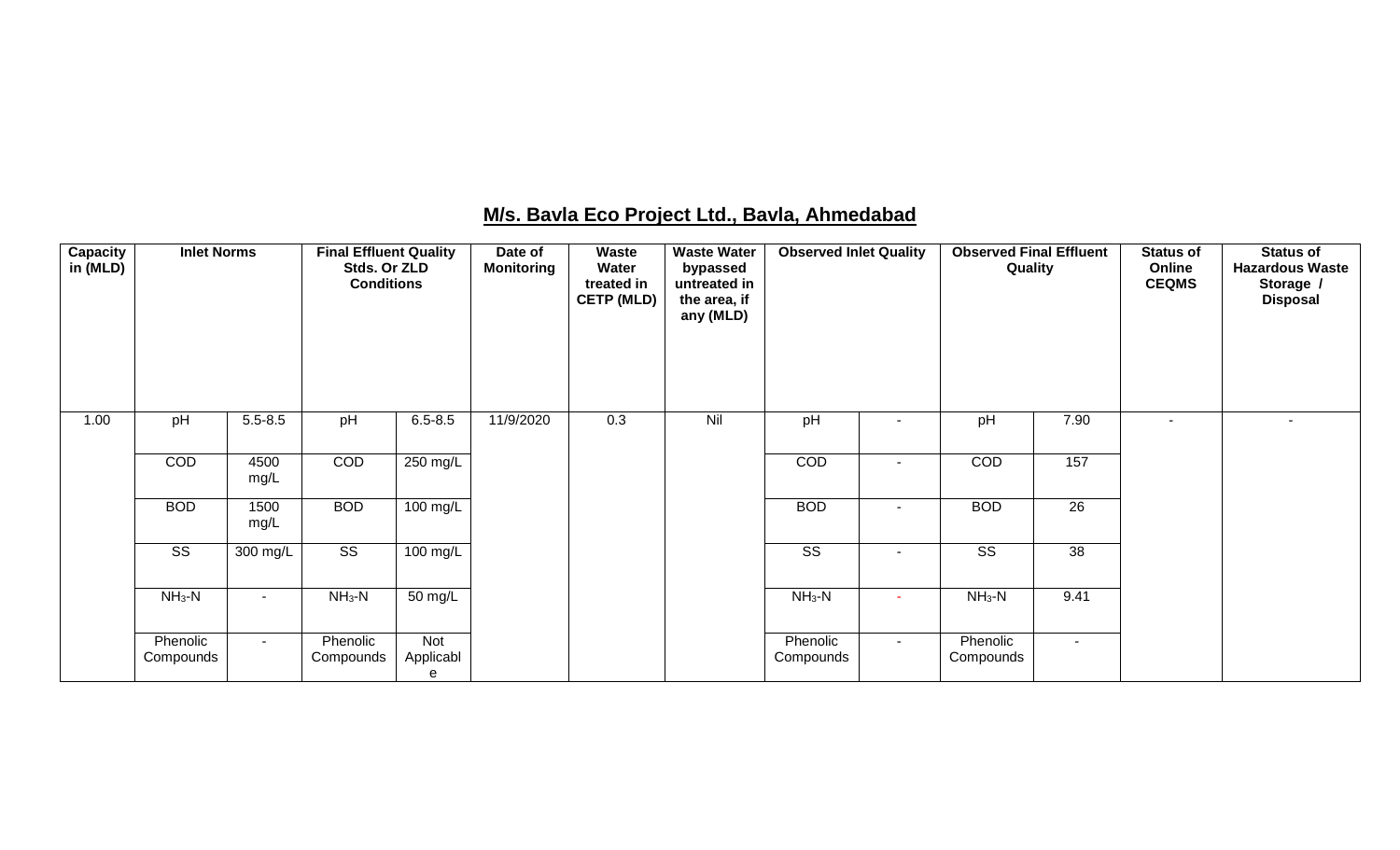### **M/s. Vinayak Jal Sudhikaran Sahakari Mandali Ltd, Bavla, Ahmedabad**

| <b>Capacity</b><br>in (MLD) | <b>Inlet Norms</b>     |                    | <b>Final Effluent Quality</b><br>Stds. Or ZLD<br><b>Conditions</b> |                       | Date of<br><b>Monitoring</b> | Waste<br>Water<br>treated in<br><b>CETP (MLD)</b> | <b>Waste Water</b><br>bypassed<br>untreated in<br>the area, if<br>any (MLD) | <b>Observed Inlet Quality</b> |                          | <b>Observed Final Effluent</b><br>Quality |                 | <b>Status of</b><br>Online<br><b>CEQMS</b> | <b>Status of</b><br><b>Hazardous Waste</b><br>Storage /<br><b>Disposal</b> |
|-----------------------------|------------------------|--------------------|--------------------------------------------------------------------|-----------------------|------------------------------|---------------------------------------------------|-----------------------------------------------------------------------------|-------------------------------|--------------------------|-------------------------------------------|-----------------|--------------------------------------------|----------------------------------------------------------------------------|
| 1.50                        | pH                     | $5.5 - 8.5$        | pH                                                                 | $6.5 - 8.5$           | 11/9/2020                    | 4                                                 | Nil                                                                         | pH                            | $\overline{\phantom{a}}$ | pH                                        | 8.15            |                                            | $\blacksquare$                                                             |
|                             | COD                    | 4500<br>mg/L       | COD                                                                | $250$ mg/L            |                              |                                                   |                                                                             | COD                           | $\overline{\phantom{a}}$ | COD                                       | 169             |                                            |                                                                            |
|                             | <b>BOD</b>             | 1500<br>mg/L       | <b>BOD</b>                                                         | $100 \text{ mg/L}$    |                              |                                                   |                                                                             | <b>BOD</b>                    | ٠                        | <b>BOD</b>                                | $\overline{27}$ |                                            |                                                                            |
|                             | $\overline{\text{SS}}$ | $300 \text{ mg/L}$ | $\overline{\text{ss}}$                                             | $100$ mg/L            |                              |                                                   |                                                                             | $\overline{\text{SS}}$        | $\blacksquare$           | $\overline{\text{SS}}$                    | 62              |                                            |                                                                            |
|                             | $NH3-N$                | $\blacksquare$     | $NH_3-N$                                                           | 50 mg/L               |                              |                                                   |                                                                             | $NH3-N$                       | $\blacksquare$           | $NH_3-N$                                  | 5.26            |                                            |                                                                            |
|                             | Phenolic<br>Compounds  | $\blacksquare$     | Phenolic<br>Compounds                                              | Not<br>Applicabl<br>e |                              |                                                   |                                                                             | Phenolic<br>Compounds         | $\sim$                   | Phenolic<br>Compounds                     | $\blacksquare$  |                                            |                                                                            |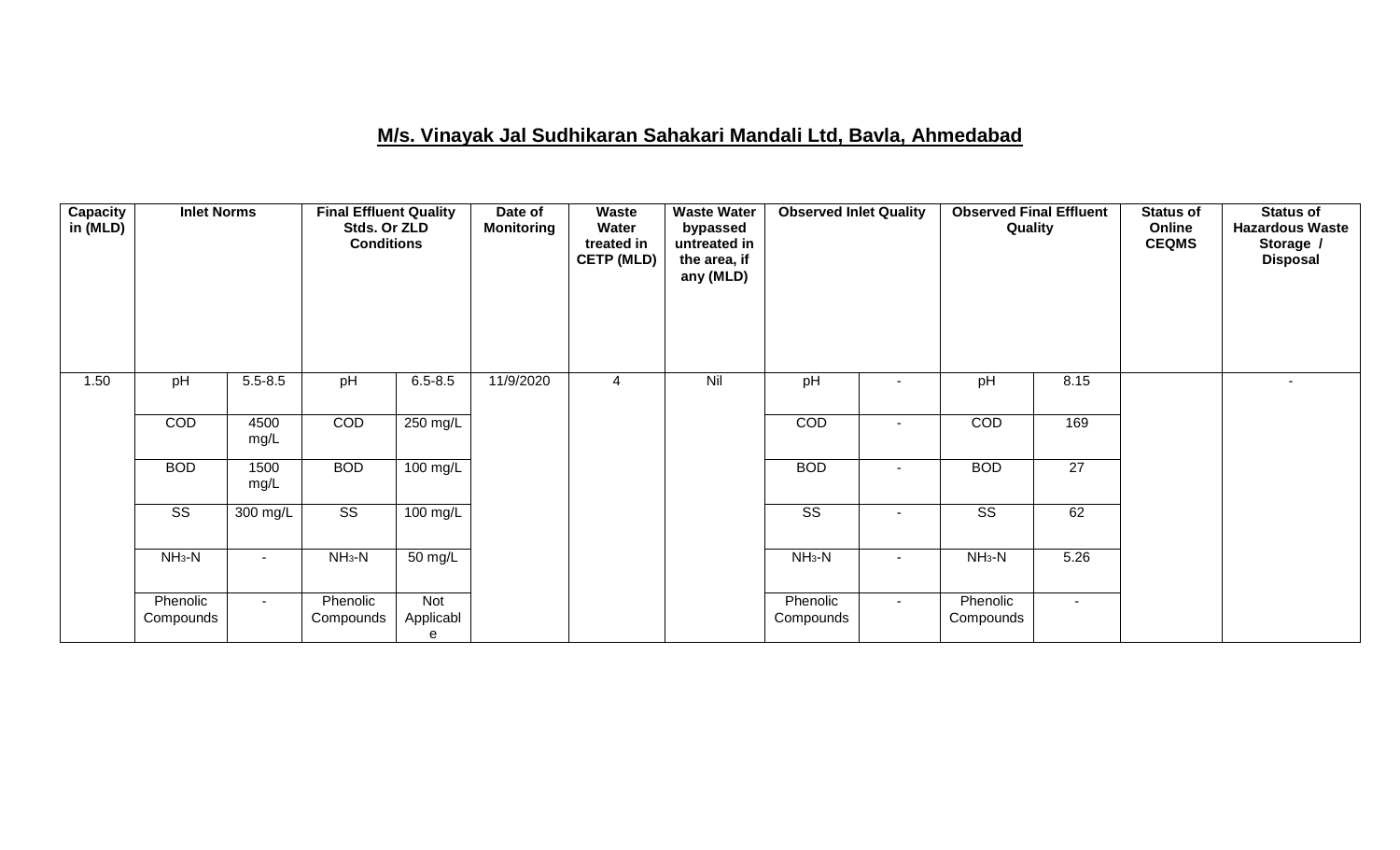### **M/s. Nandesari Industrial Association (CETP), GIDC-Nandesari, Vadodara**

| Capacity<br>in (MLD) | <b>Inlet Norms</b>     |              | <b>Final Effluent Quality</b><br>Stds. Or ZLD<br><b>Conditions</b> |                       | Date of<br><b>Monitoring</b> | Waste<br>Water<br>treated in<br><b>CETP (MLD)</b> | <b>Waste Water</b><br>bypassed<br>untreated in<br>the area, if<br>any (MLD) | <b>Observed Inlet Quality</b> |                          | <b>Observed Final Effluent</b><br>Quality |                  | <b>Status of</b><br>Online<br><b>CEQMS</b>          | <b>Status of</b><br><b>Hazardous Waste</b><br>Storage /<br><b>Disposal</b> |
|----------------------|------------------------|--------------|--------------------------------------------------------------------|-----------------------|------------------------------|---------------------------------------------------|-----------------------------------------------------------------------------|-------------------------------|--------------------------|-------------------------------------------|------------------|-----------------------------------------------------|----------------------------------------------------------------------------|
| 12                   | pH                     | 5 to 9       | pH                                                                 | 6.5 to 8.5            | 5/9/2020                     | 6.4                                               | Nil                                                                         | pH                            |                          | pH                                        | 6.73             | pH, COD,<br>BOD, TSS,<br>NH <sub>3</sub> -N, Color, | ٠                                                                          |
|                      | COD                    | 1500<br>mg/L | COD                                                                | $250 \text{ mg/L}$    |                              |                                                   |                                                                             | COD                           | $\sim$                   | COD                                       | $\overline{222}$ | TOC,<br>Temperature                                 |                                                                            |
|                      | <b>BOD</b>             | 500 mg/L     | <b>BOD</b>                                                         | $100 \text{ mg/L}$    |                              |                                                   |                                                                             | <b>BOD</b>                    | $\overline{\phantom{a}}$ | <b>BOD</b>                                | $\overline{25}$  |                                                     |                                                                            |
|                      | $\overline{\text{ss}}$ | 600 mg/L     | $\overline{\text{SS}}$                                             | $\overline{100}$ mg/L |                              |                                                   |                                                                             | $\overline{\text{ss}}$        | $\sim$                   | $\overline{\text{ss}}$                    | 94               |                                                     |                                                                            |
|                      | $NH3-N$                | 50 mg/L      | $NH_3-N$                                                           | 50 mg/L               |                              |                                                   |                                                                             | $NH_3-N$                      | $\sim$                   | $NH_3-N$                                  | 2.46             |                                                     |                                                                            |
|                      | Phenolic<br>Compounds  | $5$ mg/L     | Phenolic<br>Compounds                                              | 1 $mg/L$              |                              |                                                   |                                                                             | Phenolic<br>Compounds         | $\sim$                   | Phenolic<br>Compounds                     | <b>BDL</b>       |                                                     |                                                                            |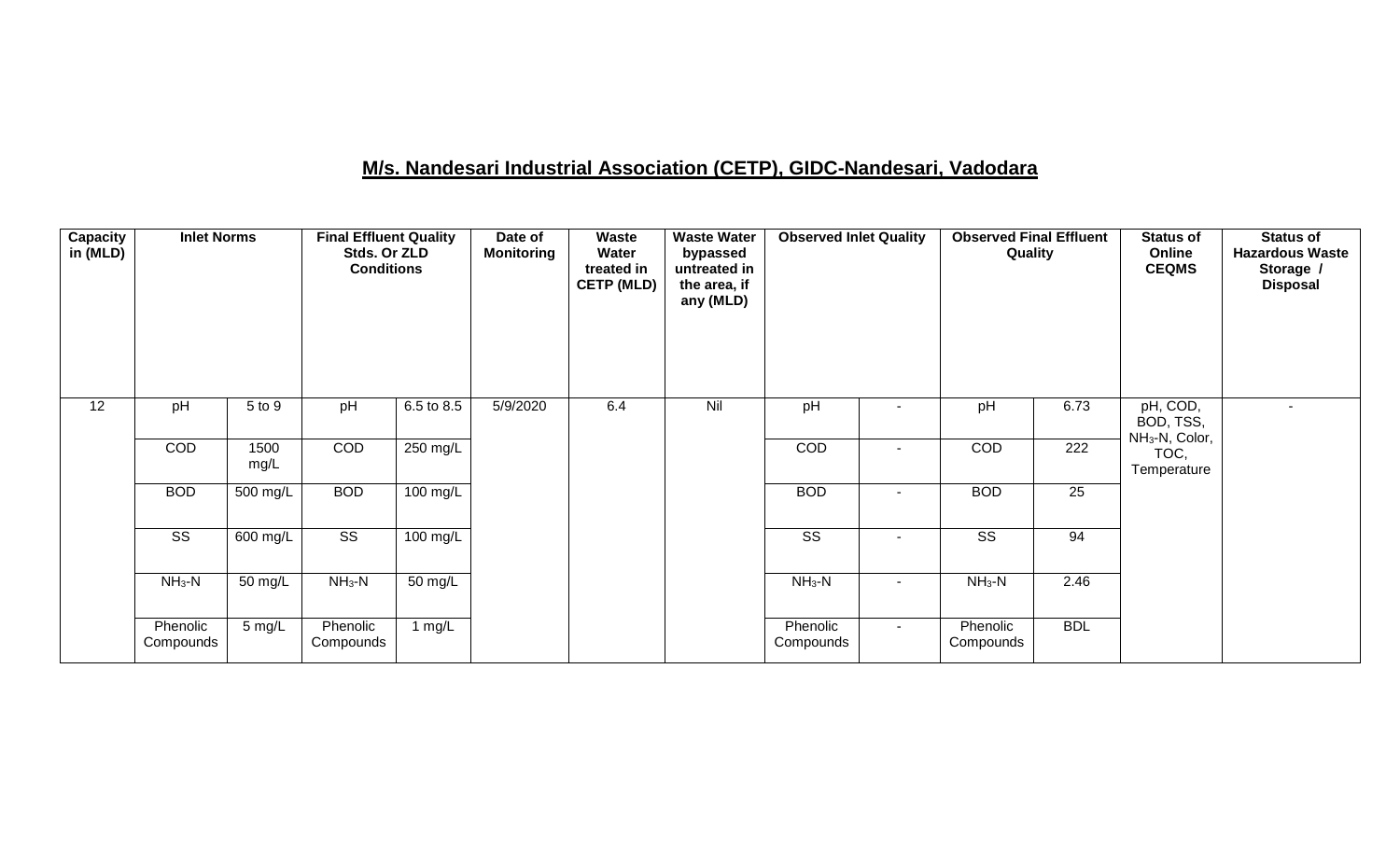### **M/s. Enviro Infrastructure Co. Ltd., Umraya (Padra), Vadodara**

| Capacity<br>in (MLD) | <b>Inlet Norms</b>     |              | <b>Final Effluent Quality</b><br>Stds. Or ZLD<br><b>Conditions</b> |                    | Date of<br><b>Monitoring</b> | <b>Waste</b><br>Water<br>treated in<br><b>CETP (MLD)</b> | <b>Waste Water</b><br>bypassed<br>untreated in<br>the area, if<br>any (MLD) | <b>Observed Inlet Quality</b> |        | <b>Observed Final Effluent</b><br>Quality |        | <b>Status of</b><br>Online<br><b>CEQMS</b> | <b>Status of</b><br><b>Hazardous Waste</b><br>Storage /<br><b>Disposal</b> |
|----------------------|------------------------|--------------|--------------------------------------------------------------------|--------------------|------------------------------|----------------------------------------------------------|-----------------------------------------------------------------------------|-------------------------------|--------|-------------------------------------------|--------|--------------------------------------------|----------------------------------------------------------------------------|
| 4.50                 | pH                     | 5 to 9       | pH                                                                 | 6.5 to 8.5         | Not<br>inspected             | $\overline{2.2}$                                         | Nil                                                                         | pH                            |        | pH                                        |        | pH, Flow<br>Meter, TOC,                    |                                                                            |
|                      | COD                    | 2000<br>mg/L | COD                                                                | 250 mg/L           | for the<br>month of          |                                                          |                                                                             | COD                           |        | COD                                       | $\sim$ | TSS, Color,<br>$NH3-N$                     |                                                                            |
|                      | <b>BOD</b>             | $500$ mg/L   | <b>BOD</b>                                                         | $100 \text{ mg/L}$ | September-<br>2020           |                                                          |                                                                             | <b>BOD</b>                    |        | <b>BOD</b>                                | $\sim$ |                                            |                                                                            |
|                      | $\overline{\text{ss}}$ | 600 mg/L     | $\overline{\text{ss}}$                                             | 100 mg/L           |                              |                                                          |                                                                             | $\overline{\text{SS}}$        |        | $\overline{\text{SS}}$                    | ۰      |                                            |                                                                            |
|                      | $NH3-N$                | 50 mg/L      | $NH3-N$                                                            | 50 mg/L            |                              |                                                          |                                                                             | $NH3-N$                       | $\sim$ | $NH3-N$                                   | $\sim$ |                                            |                                                                            |
|                      | Phenolic<br>Compounds  | 5 mg/L       | Phenolic<br>Compounds                                              | 1 $mg/L$           |                              |                                                          |                                                                             | Phenolic<br>Compounds         | $\sim$ | Phenolic<br>Compounds                     | $\sim$ |                                            |                                                                            |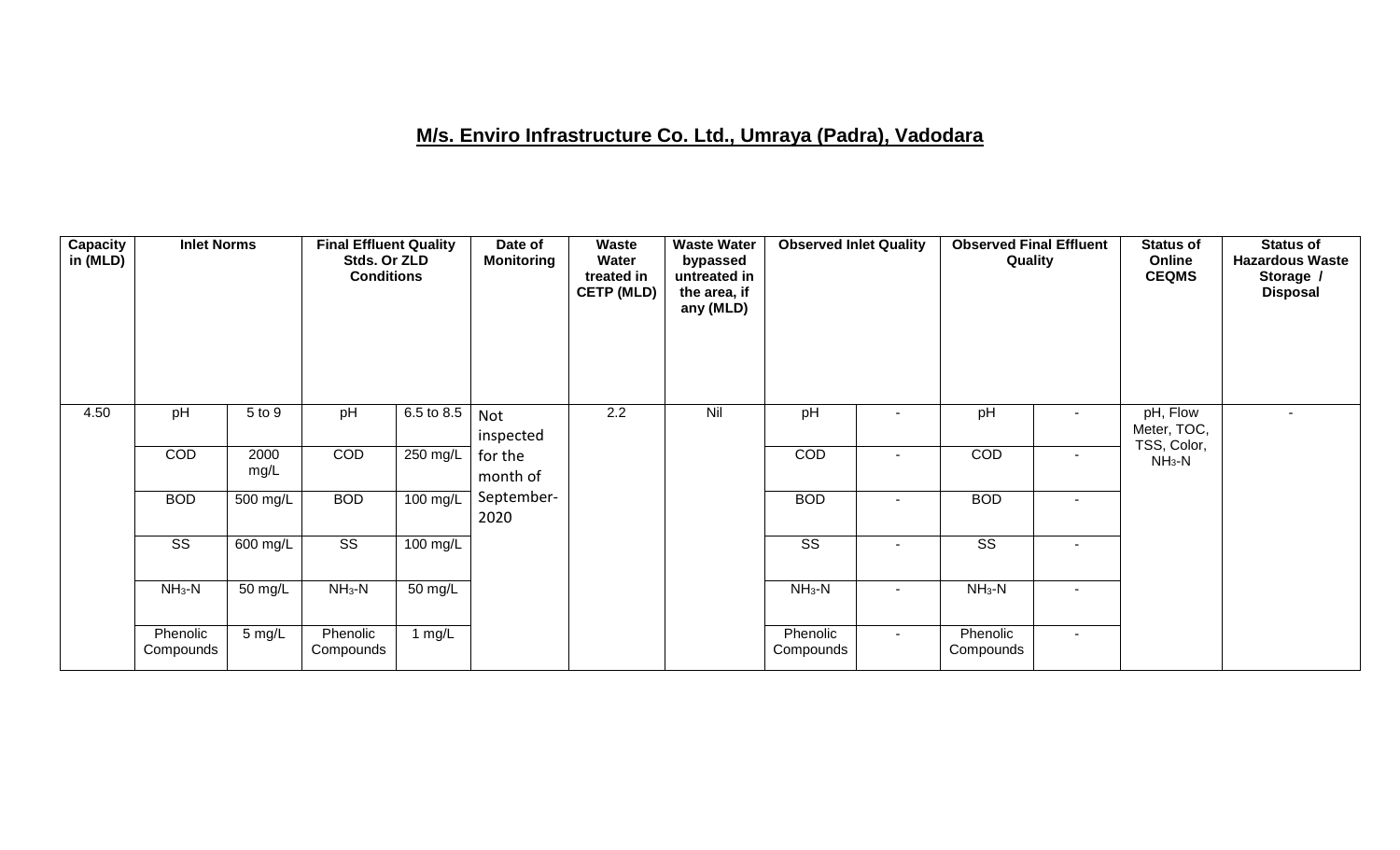### **M/s. Enviro Technology Ltd., GIDC-Ankleshwar, Bharuch**

| Capacity<br>in (MLD) | <b>Inlet Norms</b>                   |                | <b>Final Effluent Quality</b><br>Stds. Or ZLD<br><b>Conditions</b> |              | Date of<br><b>Monitoring</b> | <b>Waste</b><br>Water<br>treated in<br><b>CETP (MLD)</b> | <b>Waste Water</b><br>bypassed<br>untreated in<br>the area, if<br>any (MLD) | <b>Observed Inlet Quality</b>        |       | <b>Observed Final Effluent</b><br>Quality |                 | <b>Status of</b><br>Online<br><b>CEQMS</b> | <b>Status of</b><br><b>Hazardous Waste</b><br>Storage /<br><b>Disposal</b> |
|----------------------|--------------------------------------|----------------|--------------------------------------------------------------------|--------------|------------------------------|----------------------------------------------------------|-----------------------------------------------------------------------------|--------------------------------------|-------|-------------------------------------------|-----------------|--------------------------------------------|----------------------------------------------------------------------------|
| 3.5                  | pH                                   | $6.5 - 8.5$    | pH                                                                 | $6.5 - 8.5$  | 30/9/2020                    | 2.31                                                     | Nil                                                                         | pH                                   | 7.70  | pH                                        | 6.63            | pH, Flow,<br>COD, BOD,<br>TSS, TOC         | Disposal- 10.11 MT                                                         |
|                      | <b>COD</b>                           | 11000<br>mg/L  | COD                                                                | 1000<br>mg/L |                              |                                                          |                                                                             | COD                                  | 2622  | COD                                       | 776             |                                            |                                                                            |
|                      | BOD(3)<br>days at<br>$27^{\circ}C$ ) | 3600<br>mg/L   | BOD(3)<br>days at<br>$27^{\circ}C$ )                               | 200 mg/L     |                              |                                                          |                                                                             | BOD(3)<br>days at<br>$27^{\circ}C$ ) | 654   | BOD(3)<br>days at<br>$27^{\circ}C$ )      | $\overline{32}$ |                                            |                                                                            |
|                      | SS                                   | $\blacksquare$ | SS                                                                 | 150 mg/L     |                              |                                                          |                                                                             | $\overline{\text{SS}}$               | 646   | $\overline{\text{SS}}$                    | 20              |                                            |                                                                            |
|                      | $NH3-N$                              | 100 mg/L       | $NH_3-N$                                                           | 50 mg/L      |                              |                                                          |                                                                             | $NH3-N$                              | 49.28 | $NH3-N$                                   | 45.92           |                                            |                                                                            |
|                      | Phenolic<br>Compounds                | 1 mg/L         | Phenolic<br>Compounds                                              | 5 mg/L       |                              |                                                          |                                                                             | Phenolic<br>Compounds                | 2.02  | Phenolic<br>Compounds                     | 0.10            |                                            |                                                                            |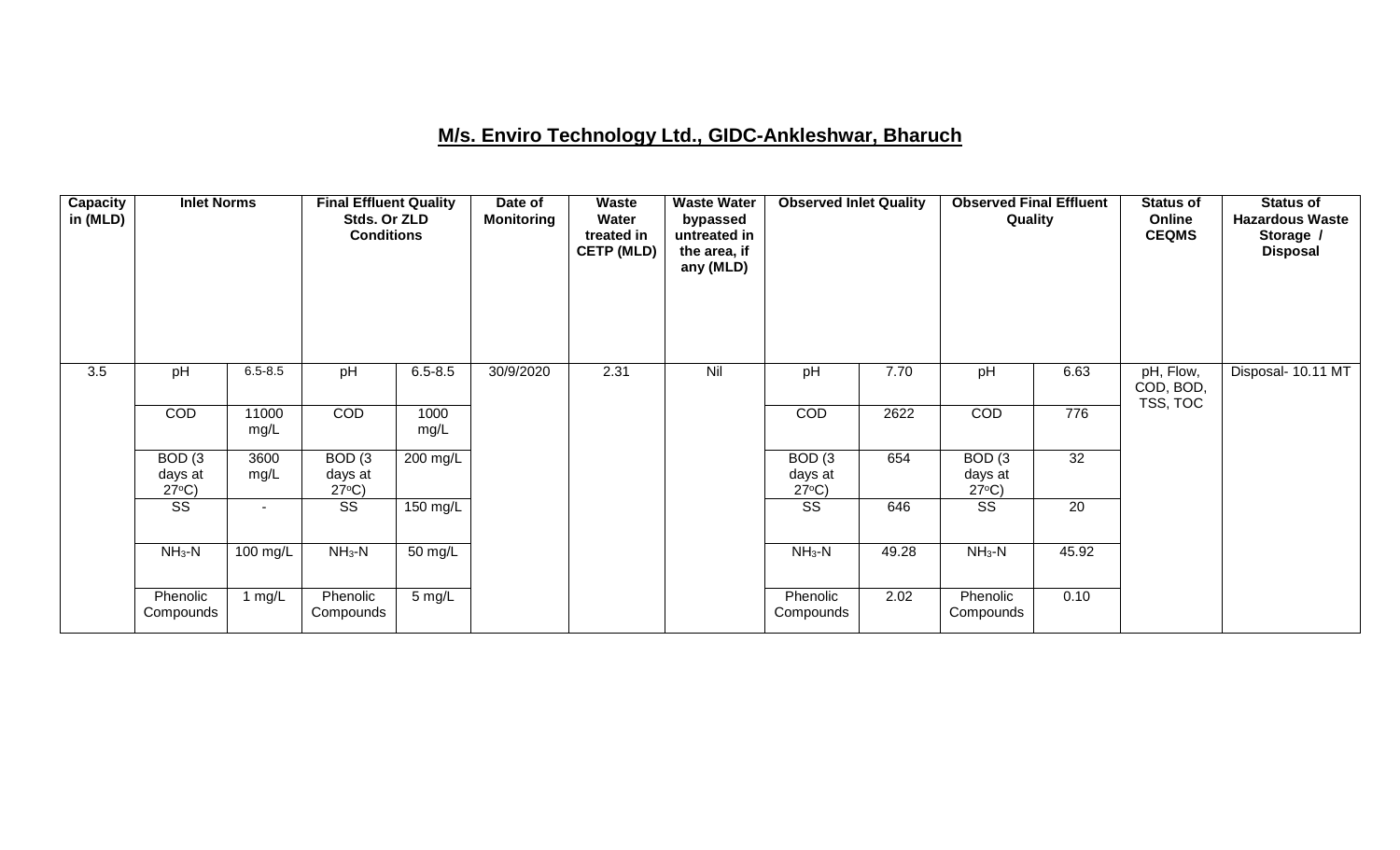### **M/s. Narmada Clean Tech Ltd., (Bharuch Eco-Aqua Infrastructure Ltd.,) (BEAIL), Ankleshwar**

| Capacity<br>in (MLD) | <b>Inlet Norms</b>     |              | <b>Final Effluent Quality</b><br>Stds. Or ZLD<br><b>Conditions</b> |                       | Date of<br><b>Monitoring</b> | Waste<br>Water<br>treated in<br><b>CETP (MLD)</b> | <b>Waste Water</b><br>bypassed<br>untreated in<br>the area, if<br>any (MLD) | <b>Observed Inlet Quality</b> |        | <b>Observed Final Effluent</b><br>Quality |                          | <b>Status of</b><br>Online<br><b>CEQMS</b> | <b>Status of</b><br><b>Hazardous Waste</b><br>Storage /<br><b>Disposal</b> |
|----------------------|------------------------|--------------|--------------------------------------------------------------------|-----------------------|------------------------------|---------------------------------------------------|-----------------------------------------------------------------------------|-------------------------------|--------|-------------------------------------------|--------------------------|--------------------------------------------|----------------------------------------------------------------------------|
| 40                   | pH                     | $6.5 - 8.5$  | pH                                                                 | $6-9$                 | Sampling<br>not done         | 31.92                                             | Nil                                                                         | pH                            |        | pH                                        | ۰                        | pH, Flow<br>Meter, TOC,<br><b>TSS</b>      |                                                                            |
|                      | COD                    | 1000<br>mg/L | COD                                                                | $\overline{500}$ mg/L | for the<br>month of          |                                                   |                                                                             | COD                           |        | COD                                       | $\overline{\phantom{a}}$ |                                            |                                                                            |
|                      | <b>BOD</b>             | 200 mg/L     | <b>BOD</b>                                                         | 100 mg/L              | September-<br>2020           |                                                   |                                                                             | <b>BOD</b>                    |        | <b>BOD</b>                                | $\overline{\phantom{a}}$ |                                            |                                                                            |
|                      | $\overline{\text{ss}}$ | $150$ mg/L   | $\overline{\text{SS}}$                                             | $100$ mg/L            |                              |                                                   |                                                                             | $\overline{\text{ss}}$        |        | $\overline{\text{SS}}$                    | $\overline{\phantom{a}}$ |                                            |                                                                            |
|                      | $NH3-N$                | 50 mg/L      | $NH_3-N$                                                           | 50 mg/L               |                              |                                                   |                                                                             | $NH3-N$                       |        | $NH_3-N$                                  | $\overline{\phantom{a}}$ |                                            |                                                                            |
|                      | Phenolic<br>Compounds  | $5$ mg/L     | Phenolic<br>Compounds                                              | $5 \text{ mg/L}$      |                              |                                                   |                                                                             | Phenolic<br>Compounds         | $\sim$ | Phenolic<br>Compounds                     | $\sim$                   |                                            |                                                                            |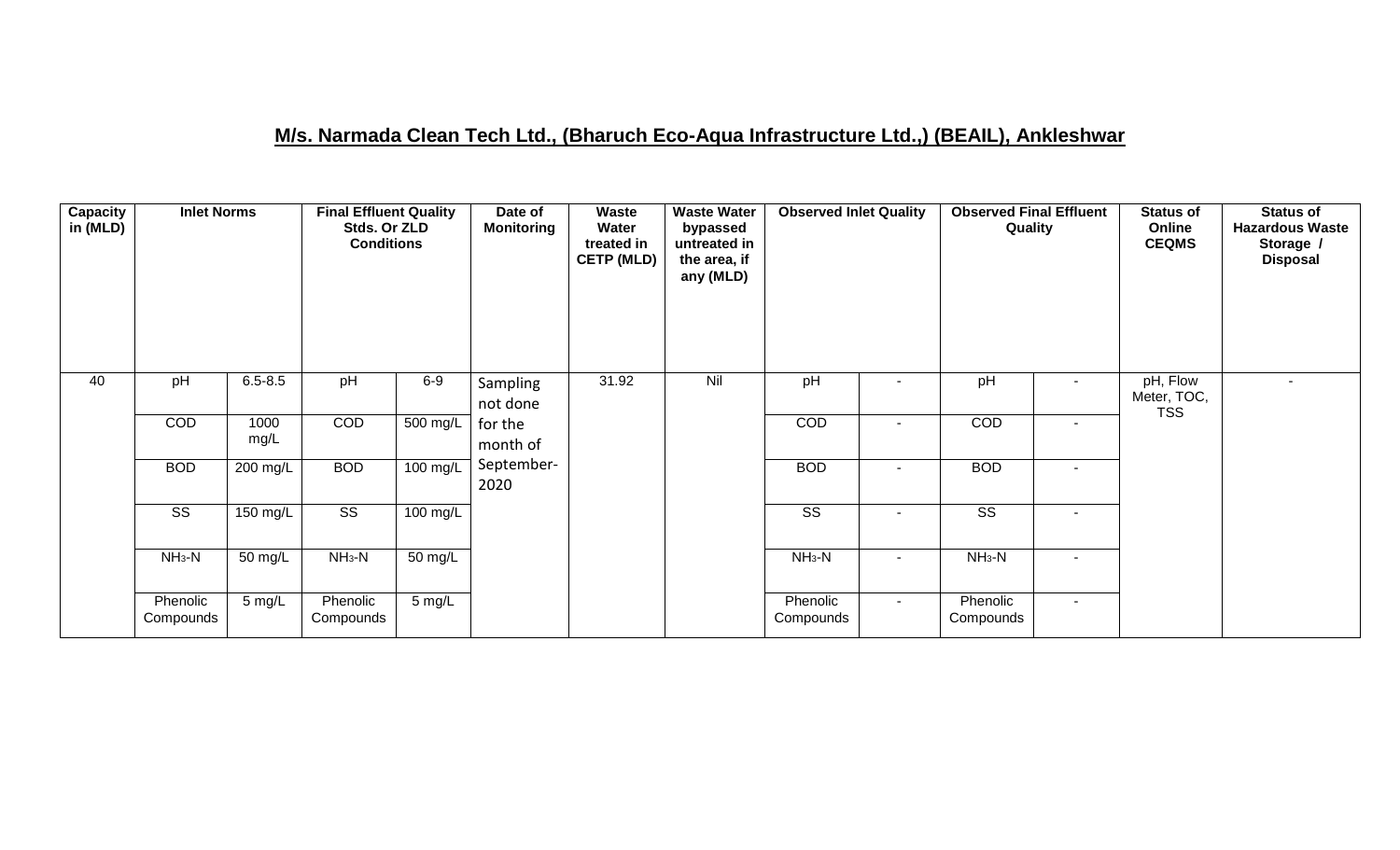### **M/s. Panoli Enviro Technology Ltd., GIDC-Panoli, Bharuch**

| <b>Capacity</b><br>in (MLD) | <b>Inlet Norms</b>     |                | <b>Final Effluent Quality</b><br>Stds. Or ZLD<br><b>Conditions</b> |              | Date of<br><b>Monitoring</b> | Waste<br>Water<br>treated in<br><b>CETP (MLD)</b> | <b>Waste Water</b><br>bypassed<br>untreated in<br>the area, if<br>any (MLD) | <b>Observed Inlet Quality</b> |       | <b>Observed Final Effluent</b><br>Quality |       | <b>Status of</b><br>Online<br><b>CEQMS</b> | <b>Status of</b><br><b>Hazardous Waste</b><br>Storage /<br><b>Disposal</b> |
|-----------------------------|------------------------|----------------|--------------------------------------------------------------------|--------------|------------------------------|---------------------------------------------------|-----------------------------------------------------------------------------|-------------------------------|-------|-------------------------------------------|-------|--------------------------------------------|----------------------------------------------------------------------------|
| 1.02                        | pH                     | $6.5 - 8.5$    | pH                                                                 | $6.5 - 8.5$  | 30/09/2020                   | 0.45                                              | Nil                                                                         | pH                            | 7.08  | pH                                        | 7.59  | pH, Flow<br>Meter, TOC                     | Storage-125 MT                                                             |
|                             | COD                    | 10000<br>mg/L  | COD                                                                | 1000<br>mg/L |                              |                                                   |                                                                             | COD                           | 1722  | COD                                       | 545   |                                            |                                                                            |
|                             | <b>BOD</b>             | 3000<br>mg/L   | <b>BOD</b>                                                         | 200 mg/L     |                              |                                                   |                                                                             | <b>BOD</b>                    | 430   | <b>BOD</b>                                | 140   |                                            |                                                                            |
|                             | $\overline{\text{ss}}$ | $\blacksquare$ | $\overline{\text{SS}}$                                             | 150 mg/L     |                              |                                                   |                                                                             | $\overline{\text{SS}}$        | 1106  | $\overline{\text{SS}}$                    | 164   |                                            |                                                                            |
|                             | $NH3-N$                | 50 mg/L        | $NH3-N$                                                            | 50 mg/L      |                              |                                                   |                                                                             | $NH3-N$                       | 64.96 | $NH3-N$                                   | 57.12 |                                            |                                                                            |
|                             | Phenolic<br>Compounds  | 1 $mg/L$       | Phenolic<br>Compounds                                              | 1 $mg/L$     |                              |                                                   |                                                                             | Phenolic<br>Compounds         | 2.76  | Phenolic<br>Compounds                     | 0.18  |                                            |                                                                            |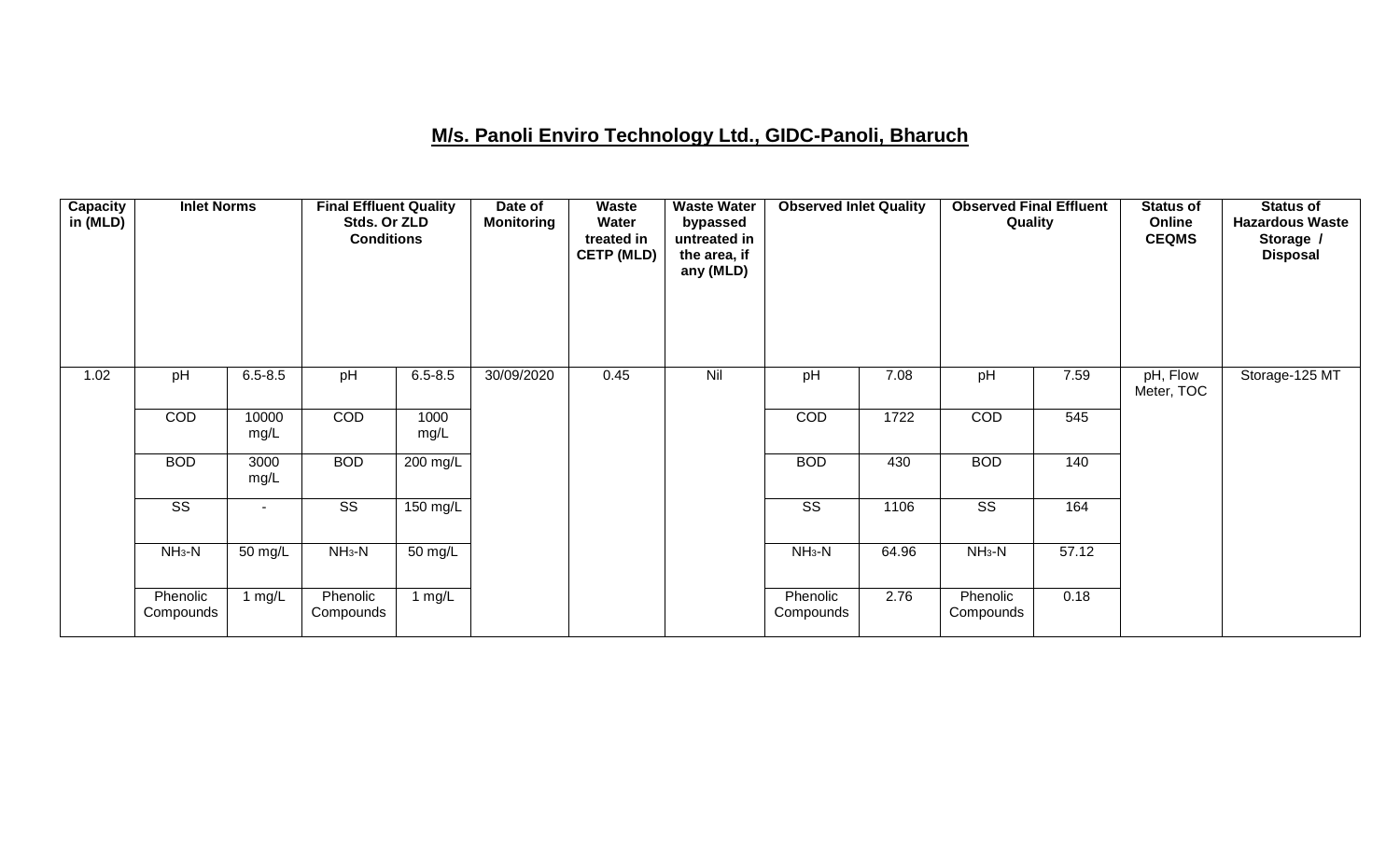### **M/s. Globe Enviro Care Ltd. [chemical units], GIDC-Sachin, Surat**

| <b>Capacity</b><br>in (MLD) | <b>Inlet Norms</b>     |              | <b>Final Effluent Quality</b><br>Stds. Or ZLD<br><b>Conditions</b> |                   | Date of<br><b>Monitoring</b> | Waste<br>Water<br>treated in<br><b>CETP (MLD)</b> | <b>Waste Water</b><br>bypassed<br>untreated in<br>the area, if<br>any (MLD) | <b>Observed Inlet Quality</b> |       | <b>Observed Final Effluent</b><br>Quality |       | <b>Status of</b><br>Online<br><b>CEQMS</b> | <b>Status of</b><br><b>Hazardous Waste</b><br>Storage /<br><b>Disposal</b> |
|-----------------------------|------------------------|--------------|--------------------------------------------------------------------|-------------------|------------------------------|---------------------------------------------------|-----------------------------------------------------------------------------|-------------------------------|-------|-------------------------------------------|-------|--------------------------------------------|----------------------------------------------------------------------------|
| 1                           | pH                     | 6.5 to 8.5   | pH                                                                 | 6.5 to 8.5        | 30/09/2020                   | 0.236                                             | Nil                                                                         | pH                            | 6.91  | pH                                        | 7.36  | pH, TOC,<br>TSS, Flow                      | Storage- 514 MT                                                            |
|                             | COD                    | 3000<br>mg/L | COD                                                                | 250 mg/L          |                              |                                                   |                                                                             | COD                           | 1300  | COD                                       | 197   | meter                                      |                                                                            |
|                             | <b>BOD</b>             | 1200<br>mg/L | <b>BOD</b>                                                         | $30 \text{ mg/L}$ |                              |                                                   |                                                                             | <b>BOD</b>                    | 340   | <b>BOD</b>                                | 22    |                                            |                                                                            |
|                             | $\overline{\text{ss}}$ | 300 mg/L     | $\overline{\text{ss}}$                                             | $100$ mg/L        |                              |                                                   |                                                                             | $\overline{\text{ss}}$        | 244   | $\overline{\text{ss}}$                    | 46    |                                            |                                                                            |
|                             | $NH3-N$                | 50 mg/L      | $NH3-N$                                                            | 50 mg/L           |                              |                                                   |                                                                             | $NH3-N$                       | 66.08 | $NH_3-N$                                  | 13.44 |                                            |                                                                            |
|                             | Phenolic<br>Compounds  | 1 mg/L       | Phenolic<br>Compounds                                              | 1 mg/L            |                              |                                                   |                                                                             | Phenolic<br>Compounds         | 2.80  | Phenolic<br>Compounds                     | 0.77  |                                            |                                                                            |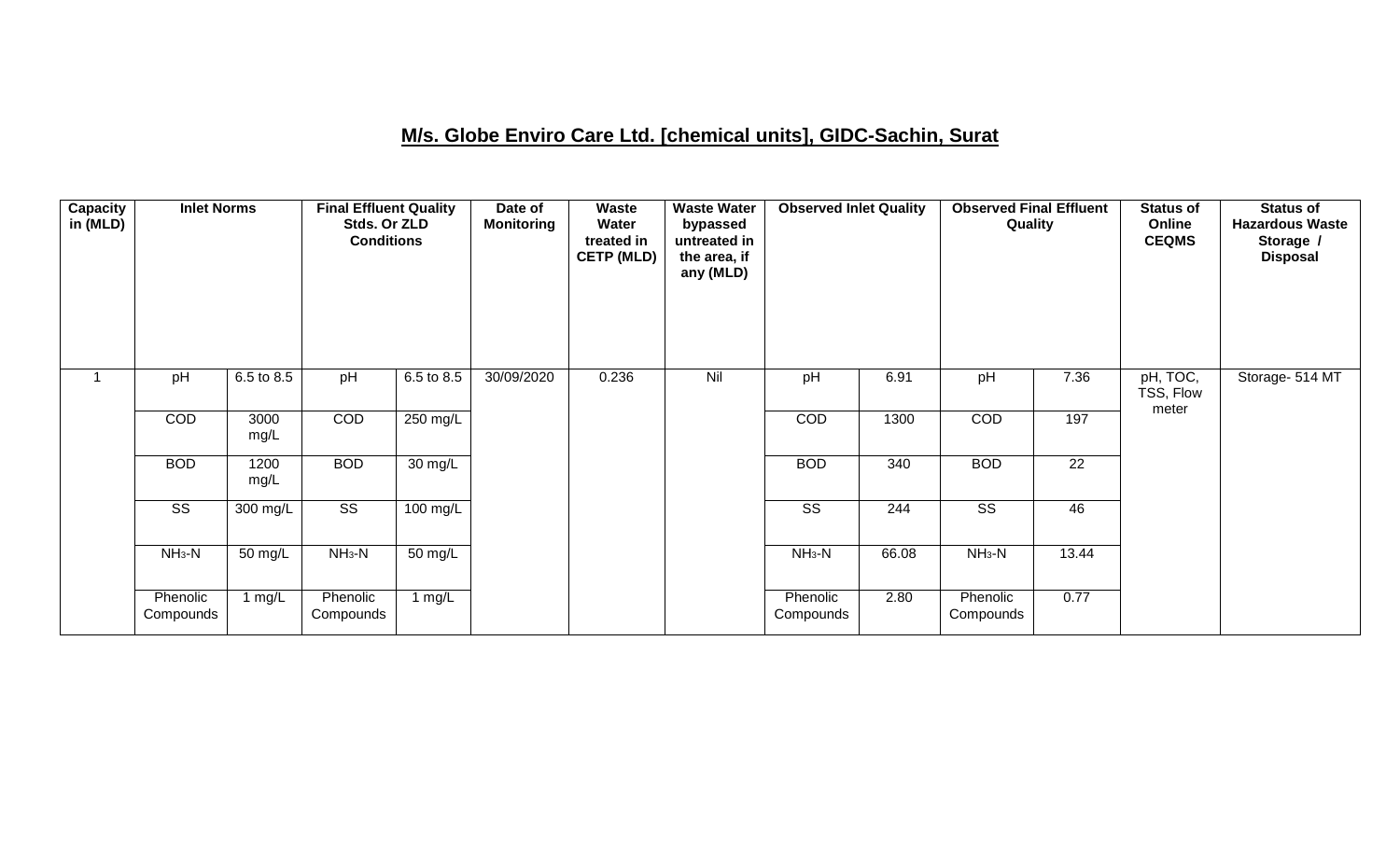### **M/s. Sachin Infra Environment Ltd., GIDC-Sachin, Surat**

| <b>Capacity</b><br>in (MLD) | <b>Inlet Norms</b>     |              | <b>Final Effluent Quality</b><br>Stds. Or ZLD<br><b>Conditions</b> |                      | Date of<br><b>Monitoring</b> | Waste<br>Water<br>treated in<br><b>CETP (MLD)</b> | <b>Waste Water</b><br>bypassed<br>untreated in<br>the area, if<br>any (MLD) | <b>Observed Inlet Quality</b> |      | <b>Observed Final Effluent</b><br>Quality |                 | <b>Status of</b><br>Online<br><b>CEQMS</b> | <b>Status of</b><br><b>Hazardous Waste</b><br>Storage /<br><b>Disposal</b> |
|-----------------------------|------------------------|--------------|--------------------------------------------------------------------|----------------------|------------------------------|---------------------------------------------------|-----------------------------------------------------------------------------|-------------------------------|------|-------------------------------------------|-----------------|--------------------------------------------|----------------------------------------------------------------------------|
| 50                          | pH                     | $6.5 - 8.5$  | pH                                                                 | $6.5 - 8.5$          | 30/09/2020                   | 32.83                                             | Nil                                                                         | pH                            | 6.73 | pH                                        | 6.88            | pH, Flow<br>Meter, TOC                     | Storage-1500 MT                                                            |
|                             | COD                    | 1000<br>mg/L | COD                                                                | 250 mg/L             |                              |                                                   |                                                                             | COD                           | 1327 | COD                                       | 240             |                                            |                                                                            |
|                             | <b>BOD</b>             | 400 mg/L     | <b>BOD</b>                                                         | $\overline{30}$ mg/L |                              |                                                   |                                                                             | <b>BOD</b>                    | 350  | <b>BOD</b>                                | $\overline{27}$ |                                            |                                                                            |
|                             | $\overline{\text{ss}}$ | 300 mg/L     | $\overline{\text{SS}}$                                             | $100 \text{ mg/L}$   |                              |                                                   |                                                                             | $\overline{\text{SS}}$        | 84   | $\overline{\text{SS}}$                    | 66              |                                            |                                                                            |
|                             | $NH3-N$                | 50 mg/L      | $NH3-N$                                                            | 50 mg/L              |                              |                                                   |                                                                             | $NH3-N$                       | 4.48 | $NH_3-N$                                  | 3.92            |                                            |                                                                            |
|                             | Phenolic<br>Compounds  | 1 mg/L       | Phenolic<br>Compounds                                              | 01 mg/L              |                              |                                                   |                                                                             | Phenolic<br>Compounds         | 0.95 | Phenolic<br>Compounds                     | 0.44            |                                            |                                                                            |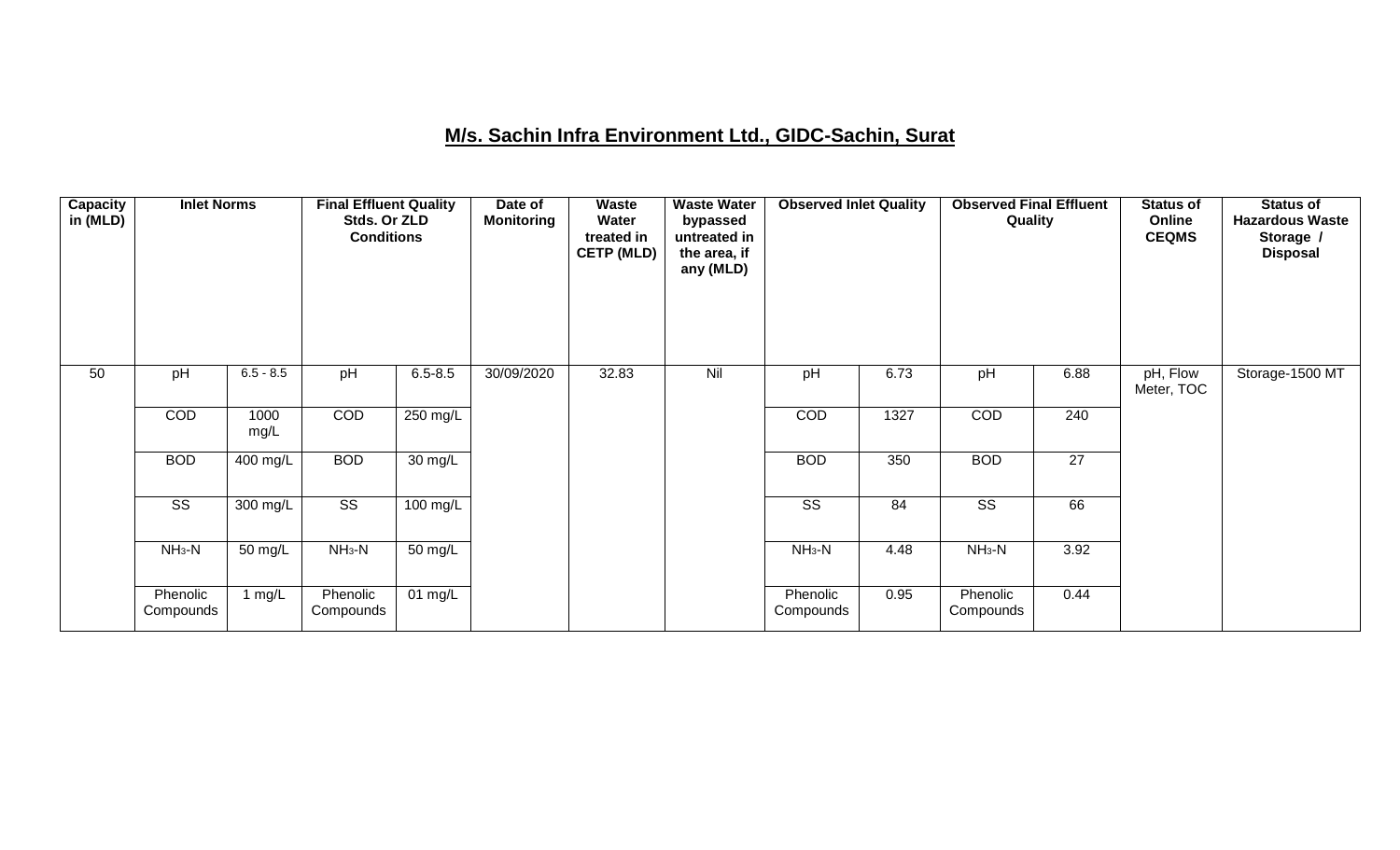### **M/s. Palsana Enviro Protection Ltd., (PEPL), Kadodara, Surat**

| Capacity<br>in (MLD) | <b>Inlet Norms</b>     |              | <b>Final Effluent Quality</b><br>Stds. Or ZLD<br><b>Conditions</b> |                    | Date of<br>Monitoring | <b>Waste</b><br>Water<br>treated in<br><b>CETP (MLD)</b> | <b>Waste Water</b><br>bypassed<br>untreated in<br>the area, if<br>any (MLD) | <b>Observed Inlet Quality</b> |       | <b>Observed Final Effluent</b><br>Quality |       | <b>Status of</b><br>Online<br><b>CEQMS</b> | <b>Status of</b><br><b>Hazardous Waste</b><br>Storage /<br><b>Disposal</b> |
|----------------------|------------------------|--------------|--------------------------------------------------------------------|--------------------|-----------------------|----------------------------------------------------------|-----------------------------------------------------------------------------|-------------------------------|-------|-------------------------------------------|-------|--------------------------------------------|----------------------------------------------------------------------------|
| 150                  | pH                     | 6.5 to 8.5   | pH                                                                 | 6.5 to 8.5         | 30/09/2020            | $\overline{98}$                                          | Nil                                                                         | pH                            | 7.65  | pH                                        | 7.47  | pH, Flow<br>Meter, COD,<br>BOD, TSS        | Storage-500 MT                                                             |
|                      | COD                    | 1000<br>mg/L | COD                                                                | 250 mg/L           |                       |                                                          |                                                                             | COD                           | 1144  | COD                                       | 153   |                                            |                                                                            |
|                      | <b>BOD</b>             | 400 mg/L     | <b>BOD</b>                                                         | $30 \text{ mg/L}$  |                       |                                                          |                                                                             | <b>BOD</b>                    | 320   | <b>BOD</b>                                | 28    |                                            |                                                                            |
|                      | $\overline{\text{ss}}$ | 300 mg/L     | $\overline{\text{ss}}$                                             | $100 \text{ mg/L}$ |                       |                                                          |                                                                             | $\overline{\text{ss}}$        | 82    | $\overline{\text{ss}}$                    | 66    |                                            |                                                                            |
|                      | $NH3-N$                | 50 mg/L      | $NH_3-N$                                                           | 50 mg/L            |                       |                                                          |                                                                             | $NH3-N$                       | 13.44 | $NH3-N$                                   | 12.32 |                                            |                                                                            |
|                      | Phenolic<br>Compounds  | 1 $mg/L$     | Phenolic<br>Compounds                                              | 1 $mg/L$           |                       |                                                          |                                                                             | Phenolic<br>Compounds         | 0.66  | Phenolic<br>Compounds                     | 0.59  |                                            |                                                                            |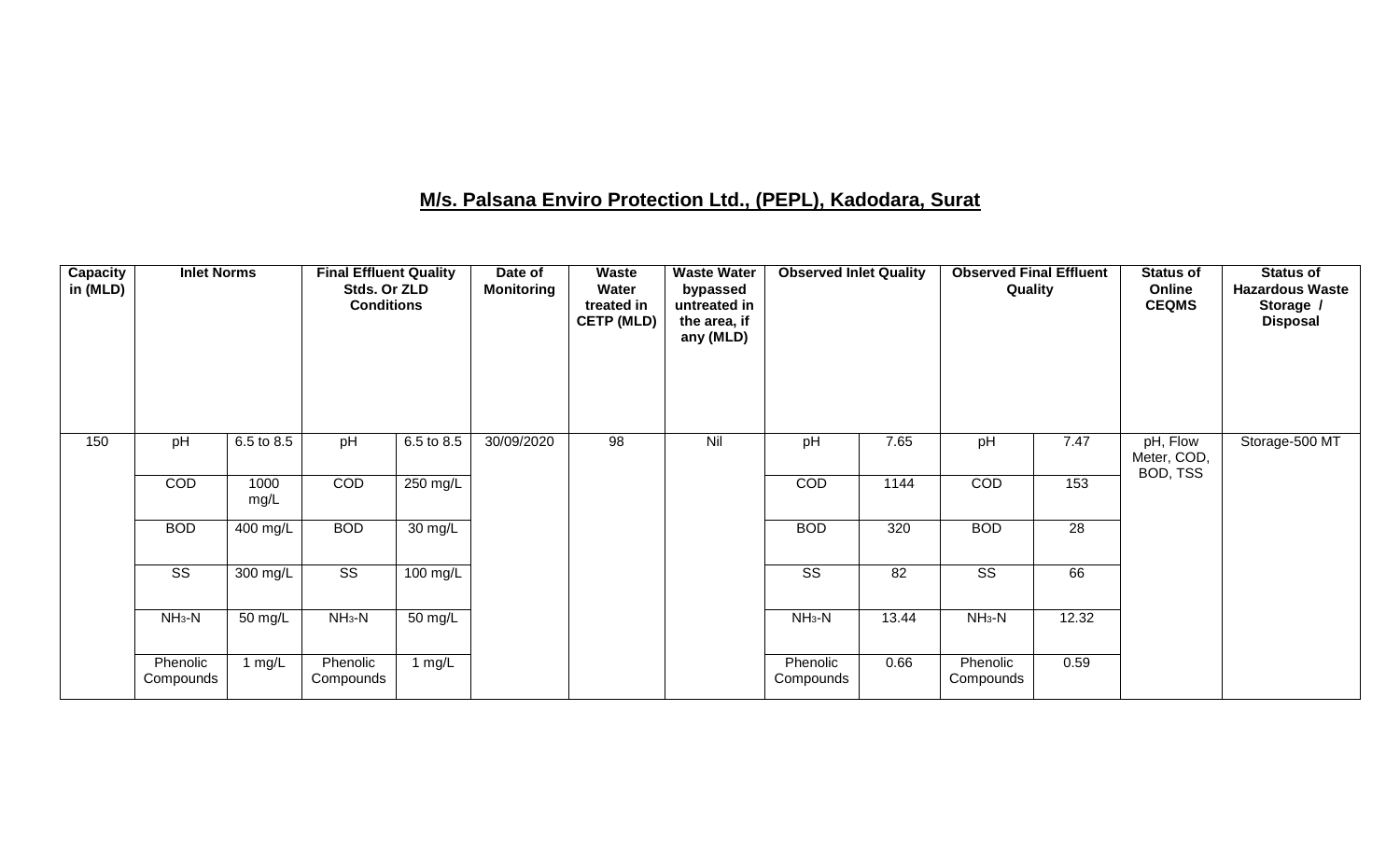### **M/s. Pandesara Infrastructure Ltd., GIDC- Pandesara, Surat**

| Capacity<br>in (MLD) | <b>Inlet Norms</b>    |              | <b>Final Effluent Quality</b><br>Stds. Or ZLD<br><b>Conditions</b> |                    | Date of<br><b>Monitoring</b> | Waste<br>Water<br>treated in<br><b>CETP (MLD)</b> | <b>Waste Water</b><br>bypassed<br>untreated in<br>the area, if<br>any (MLD) | <b>Observed Inlet Quality</b> |       | <b>Observed Final Effluent</b><br>Quality |       | <b>Status of</b><br>Online<br><b>CEQMS</b> | <b>Status of</b><br><b>Hazardous Waste</b><br>Storage /<br><b>Disposal</b> |
|----------------------|-----------------------|--------------|--------------------------------------------------------------------|--------------------|------------------------------|---------------------------------------------------|-----------------------------------------------------------------------------|-------------------------------|-------|-------------------------------------------|-------|--------------------------------------------|----------------------------------------------------------------------------|
| 100                  | pH                    | $6.5 - 8.5$  | pH                                                                 | $6.5 - 8.5$        | 30/09/2020                   | 81.5                                              | Nil                                                                         | pH                            | 6.83  | pH                                        | 7.40  | pH, Flow<br>Meter, TOC,<br><b>COD</b>      | Storage-1500 MT                                                            |
|                      | COD                   | 1000<br>mg/L | COD                                                                | 250 mg/L           |                              |                                                   |                                                                             | <b>COD</b>                    | 1216  | COD                                       | 184   |                                            |                                                                            |
|                      | <b>BOD</b>            | 400 mg/L     | <b>BOD</b>                                                         | $30 \text{ mg/L}$  |                              |                                                   |                                                                             | <b>BOD</b>                    | 300   | <b>BOD</b>                                | 18    |                                            |                                                                            |
|                      | SS                    | 300 mg/L     | $\overline{\text{SS}}$                                             | $100 \text{ mg/L}$ |                              |                                                   |                                                                             | $\overline{\text{ss}}$        | 168   | $\overline{\text{SS}}$                    | 92    |                                            |                                                                            |
|                      | $NH3-N$               | 50 mg/L      | $NH3-N$                                                            | 50 mg/L            |                              |                                                   |                                                                             | $NH3-N$                       | 14.56 | $NH_3-N$                                  | 12.32 |                                            |                                                                            |
|                      | Phenolic<br>Compounds | 01 $mg/L$    | Phenolic<br>Compounds                                              | 01 mg/L            |                              |                                                   |                                                                             | Phenolic<br>Compounds         | 0.80  | Phenolic<br>Compounds                     | 0.52  |                                            |                                                                            |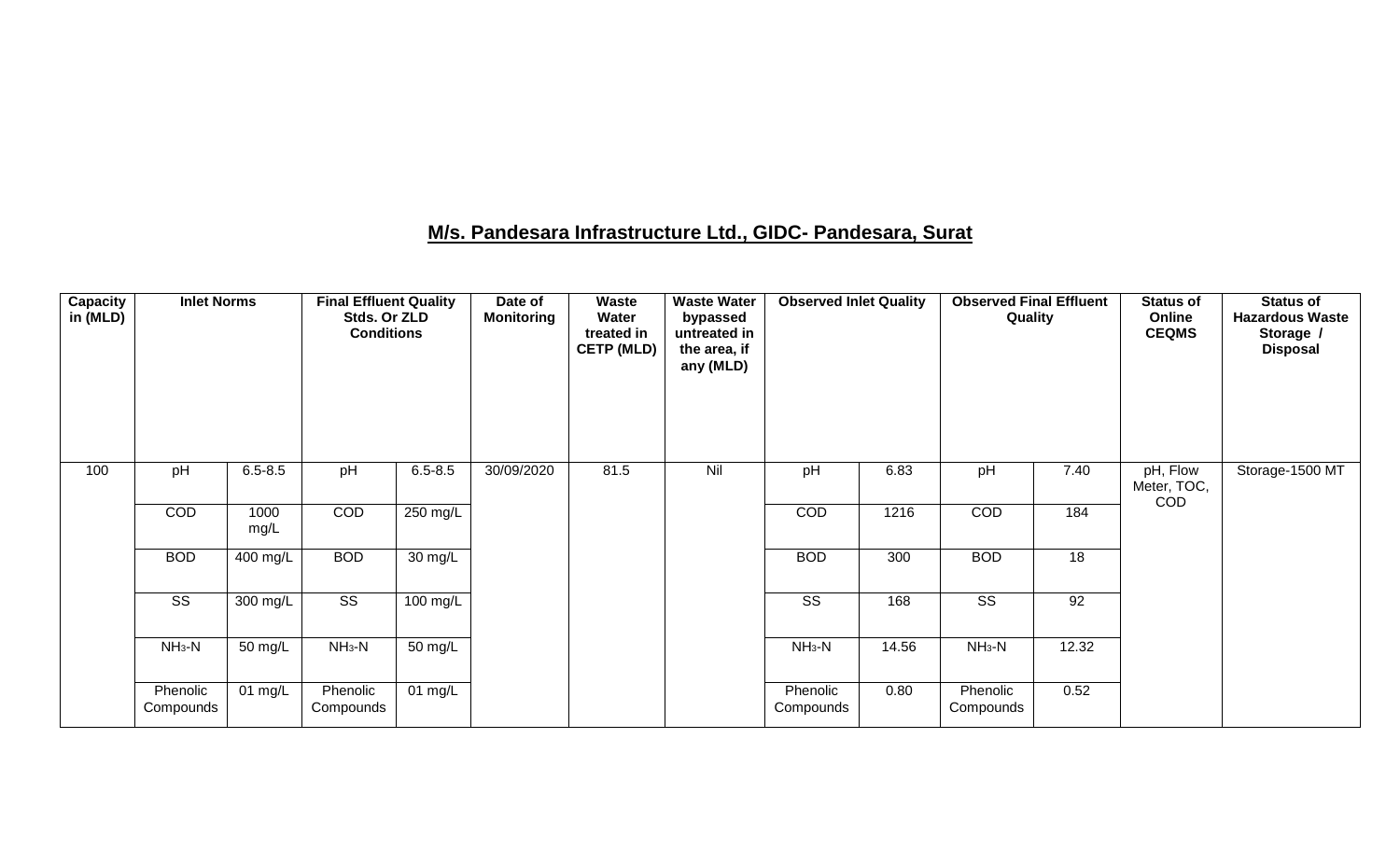### **M/s. CETP of Kejriwal Integrated Textile Park Ltd – KITPL**

| <b>Capacity</b><br>in (MLD) | <b>Inlet Norms</b>     |                | <b>Final Effluent Quality</b><br>Stds. Or ZLD<br><b>Conditions</b> |                                      | Date of<br><b>Monitoring</b> | Waste<br>Water<br>treated in<br><b>CETP (MLD)</b> | <b>Waste Water</b><br>bypassed<br>untreated in<br>the area, if<br>any (MLD) | <b>Observed Inlet Quality</b> |                | <b>Observed Final Effluent</b><br>Quality |                 | <b>Status of</b><br>Online<br><b>CEQMS</b> | <b>Status of</b><br><b>Hazardous Waste</b><br>Storage /<br><b>Disposal</b> |
|-----------------------------|------------------------|----------------|--------------------------------------------------------------------|--------------------------------------|------------------------------|---------------------------------------------------|-----------------------------------------------------------------------------|-------------------------------|----------------|-------------------------------------------|-----------------|--------------------------------------------|----------------------------------------------------------------------------|
| 1.25                        | pH                     | $6.5 - 8.5$    | pH                                                                 | $6.5 - 8.5$                          | 30/09/2020                   | 0.1                                               | Nil                                                                         | pH                            |                | pH                                        | 7.24            |                                            | Storage-15 MT                                                              |
|                             | COD                    | 500<br>mg/L    | COD                                                                | $\overline{\langle 20 \text{ mg/L}}$ |                              |                                                   |                                                                             | COD                           | $\blacksquare$ | COD                                       | $\overline{18}$ |                                            |                                                                            |
|                             | <b>BOD</b>             | <200<br>mg/L   | <b>BOD</b>                                                         | $\overline{5}$ mg/L                  |                              |                                                   |                                                                             | <b>BOD</b>                    | $\blacksquare$ | <b>BOD</b>                                | 2.5             |                                            |                                                                            |
|                             | $\overline{\text{ss}}$ | < 150<br>mg/L  | $\overline{\text{ss}}$                                             | $<$ 5 mg/L                           |                              |                                                   |                                                                             | $\overline{\text{ss}}$        | $\blacksquare$ | $\overline{\text{ss}}$                    | $\overline{12}$ |                                            |                                                                            |
|                             | $NH3-N$                | $\blacksquare$ | $NH3-N$                                                            | $\blacksquare$                       |                              |                                                   |                                                                             | $NH3-N$                       | $\blacksquare$ | $NH3-N$                                   | 0.28            |                                            |                                                                            |
|                             | Phenolic<br>Compounds  | $\sim$         | Phenolic<br>Compounds                                              | $\sim$                               |                              |                                                   |                                                                             | Phenolic<br>Compounds         | $\sim$         | Phenolic<br>Compounds                     | <b>BDL</b>      |                                            |                                                                            |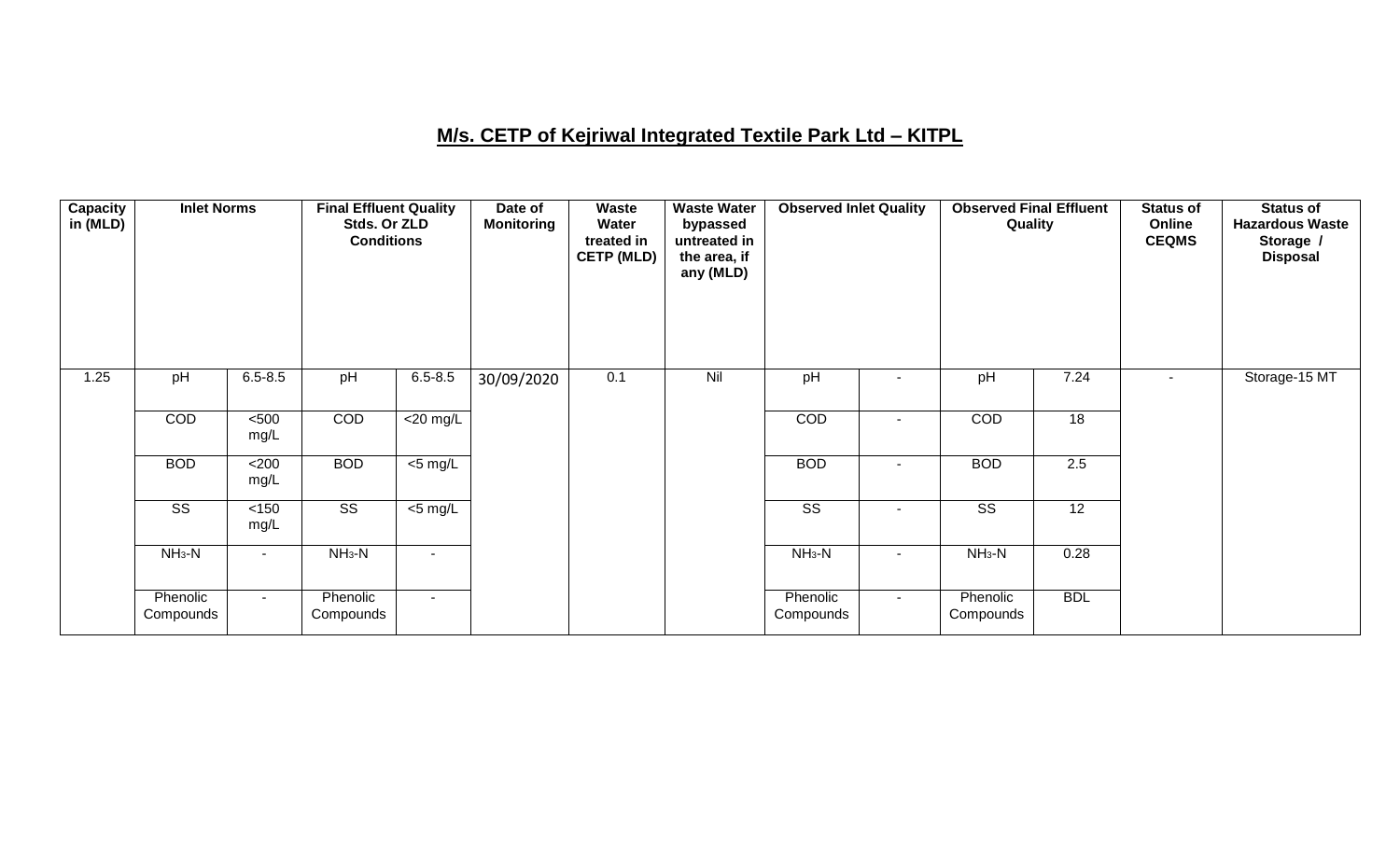### **M/s. Cetp Of Gujarat Eco Textile Park Pvt Ltd, Palsana, Surat**

| <b>Capacity</b><br>in (MLD) | <b>Inlet Norms</b>     |                       | <b>Final Effluent Quality</b><br>Stds. Or ZLD<br><b>Conditions</b> |                      | Date of<br><b>Monitoring</b> | Waste<br>Water<br>treated in<br><b>CETP (MLD)</b> | <b>Waste Water</b><br>bypassed<br>untreated in<br>the area, if<br>any (MLD) |                        |                 | <b>Observed Final Effluent</b><br>Quality |                 | <b>Status of</b><br>Online<br><b>CEQMS</b> | <b>Status of</b><br><b>Hazardous Waste</b><br>Storage /<br><b>Disposal</b> |
|-----------------------------|------------------------|-----------------------|--------------------------------------------------------------------|----------------------|------------------------------|---------------------------------------------------|-----------------------------------------------------------------------------|------------------------|-----------------|-------------------------------------------|-----------------|--------------------------------------------|----------------------------------------------------------------------------|
| 60                          | pH                     | $6.5 - 8.5$           | pH                                                                 | 6.5 to 8.5           | 30/09/2020                   | 29                                                | Nil                                                                         | pH                     | 7.79            | pH                                        | 7.54            | pH, Flow<br>Meter, COD<br>Meter            | Storage - 700 MT                                                           |
|                             | COD                    | 1000<br>mg/L          | COD                                                                | $250 \text{ mg/L}$   |                              |                                                   |                                                                             | COD                    | 1025            | COD                                       | 245             | including<br><b>TOC</b>                    |                                                                            |
|                             | <b>BOD</b>             | $\overline{400}$ mg/L | <b>BOD</b>                                                         | $100$ mg/L           |                              |                                                   |                                                                             | <b>BOD</b>             | 300             | <b>BOD</b>                                | $\overline{27}$ |                                            |                                                                            |
|                             | $\overline{\text{ss}}$ | 300 mg/L              | $\overline{\text{ss}}$                                             | $\overline{60}$ mg/L |                              |                                                   |                                                                             | $\overline{\text{SS}}$ | $\overline{76}$ | $\overline{\text{ss}}$                    | 42              |                                            |                                                                            |
|                             | $NH3-N$                | 50 mg/L               | $NH3-N$                                                            | $\overline{50}$ mg/L |                              |                                                   |                                                                             | $NH3-N$                | 43.68           | $NH3-N$                                   | 10.08           |                                            |                                                                            |
|                             | Phenolic<br>Compounds  | $\sim$                | Phenolic<br>Compounds                                              | 1 $mg/L$             |                              |                                                   |                                                                             | Phenolic<br>Compounds  | 1.50            | Phenolic<br>Compounds                     | 0.32            |                                            |                                                                            |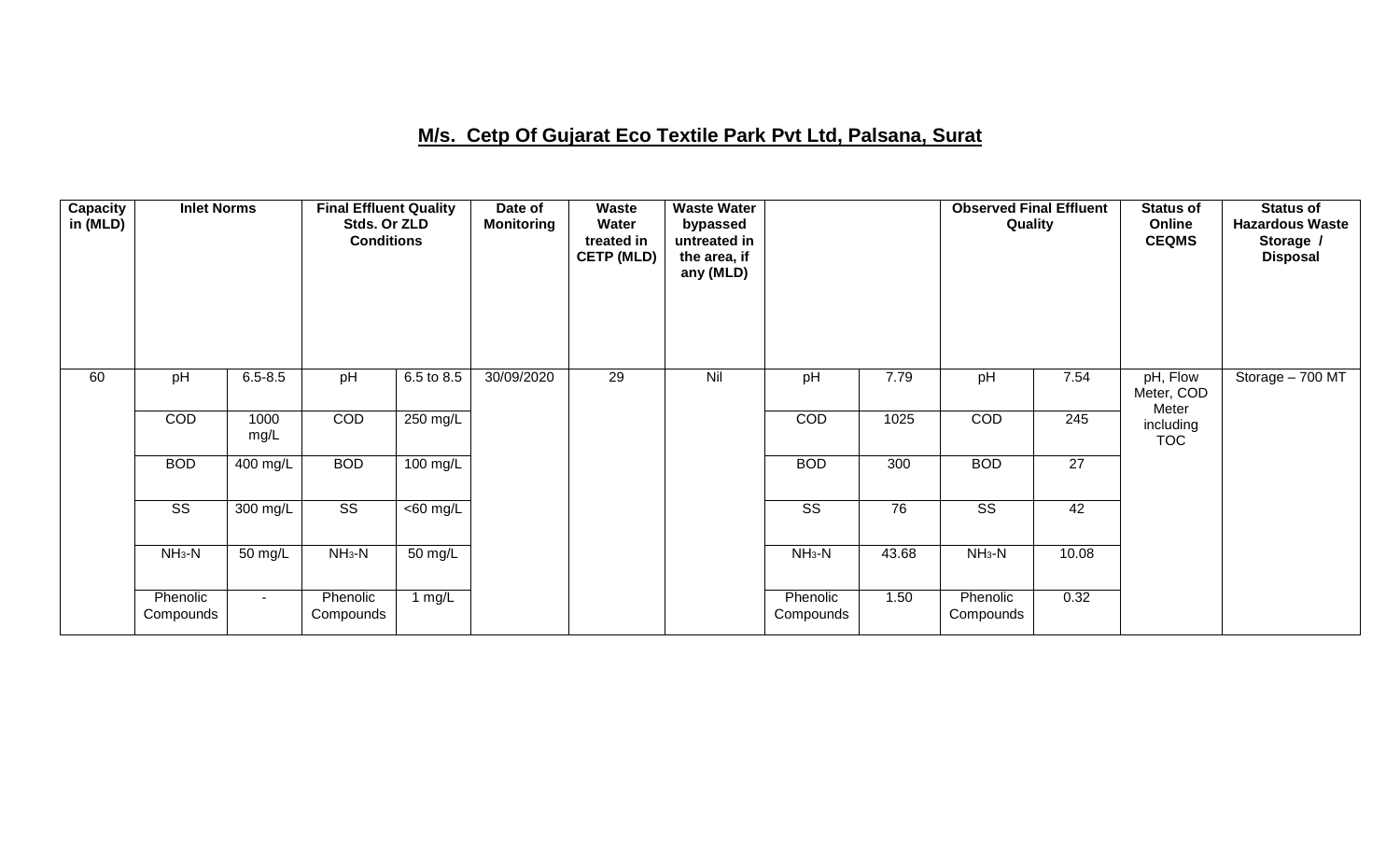### **M/s. Fairdeal Textile Parks Pvt. Ltd, Kosamaba, Surat**

| <b>Capacity</b><br>in (MLD) | <b>Inlet Norms</b>     |                          | <b>Final Effluent Quality</b><br>Stds. Or ZLD<br><b>Conditions</b> |                      | Date of<br><b>Monitoring</b> | Waste<br>Water<br>treated in<br><b>CETP (MLD)</b> | <b>Waste Water</b><br>bypassed<br>untreated in<br>the area, if<br>any (MLD) | <b>Observed Inlet Quality</b> |                          | <b>Observed Final Effluent</b><br>Quality |        | <b>Status of</b><br>Online<br><b>CEQMS</b> | <b>Status of</b><br><b>Hazardous Waste</b><br>Storage /<br><b>Disposal</b> |
|-----------------------------|------------------------|--------------------------|--------------------------------------------------------------------|----------------------|------------------------------|---------------------------------------------------|-----------------------------------------------------------------------------|-------------------------------|--------------------------|-------------------------------------------|--------|--------------------------------------------|----------------------------------------------------------------------------|
| 2.25                        | pH                     | $6.5 - 7.5$              | pH                                                                 | 6.5 to 8.5           | Not<br>inspected             | 1.39                                              | Nil                                                                         | pH                            |                          | pH                                        | $\sim$ | pH, Flow<br>Meter                          | $\overline{\phantom{0}}$                                                   |
|                             | COD                    | 500 mg/L                 | COD                                                                | 100 mg/L             | for the<br>month of          |                                                   |                                                                             | COD                           |                          | <b>COD</b>                                | $\sim$ |                                            |                                                                            |
|                             | <b>BOD</b>             | 200 mg/L                 | <b>BOD</b>                                                         | $\overline{30}$ mg/L | September-<br>2020           |                                                   |                                                                             | <b>BOD</b>                    | $\overline{\phantom{a}}$ | <b>BOD</b>                                | $\sim$ |                                            |                                                                            |
|                             | $\overline{\text{ss}}$ | $100 \text{ mg/L}$       | $\overline{\text{SS}}$                                             | $\overline{60}$ mg/L |                              |                                                   |                                                                             | $\overline{\text{ss}}$        | $\sim$                   | $\overline{\text{SS}}$                    | $\sim$ |                                            |                                                                            |
|                             | $NH3-N$                | $\overline{\phantom{a}}$ | $NH_3-N$                                                           | 50 mg/L              |                              |                                                   |                                                                             | $NH3-N$                       | ٠                        | $NH3-N$                                   | $\sim$ |                                            |                                                                            |
|                             | Phenolic<br>Compounds  | $\sim$                   | Phenolic<br>Compounds                                              | 1 $mg/L$             |                              |                                                   |                                                                             | Phenolic<br>Compounds         | $\sim$                   | Phenolic<br>Compounds                     | $\sim$ |                                            |                                                                            |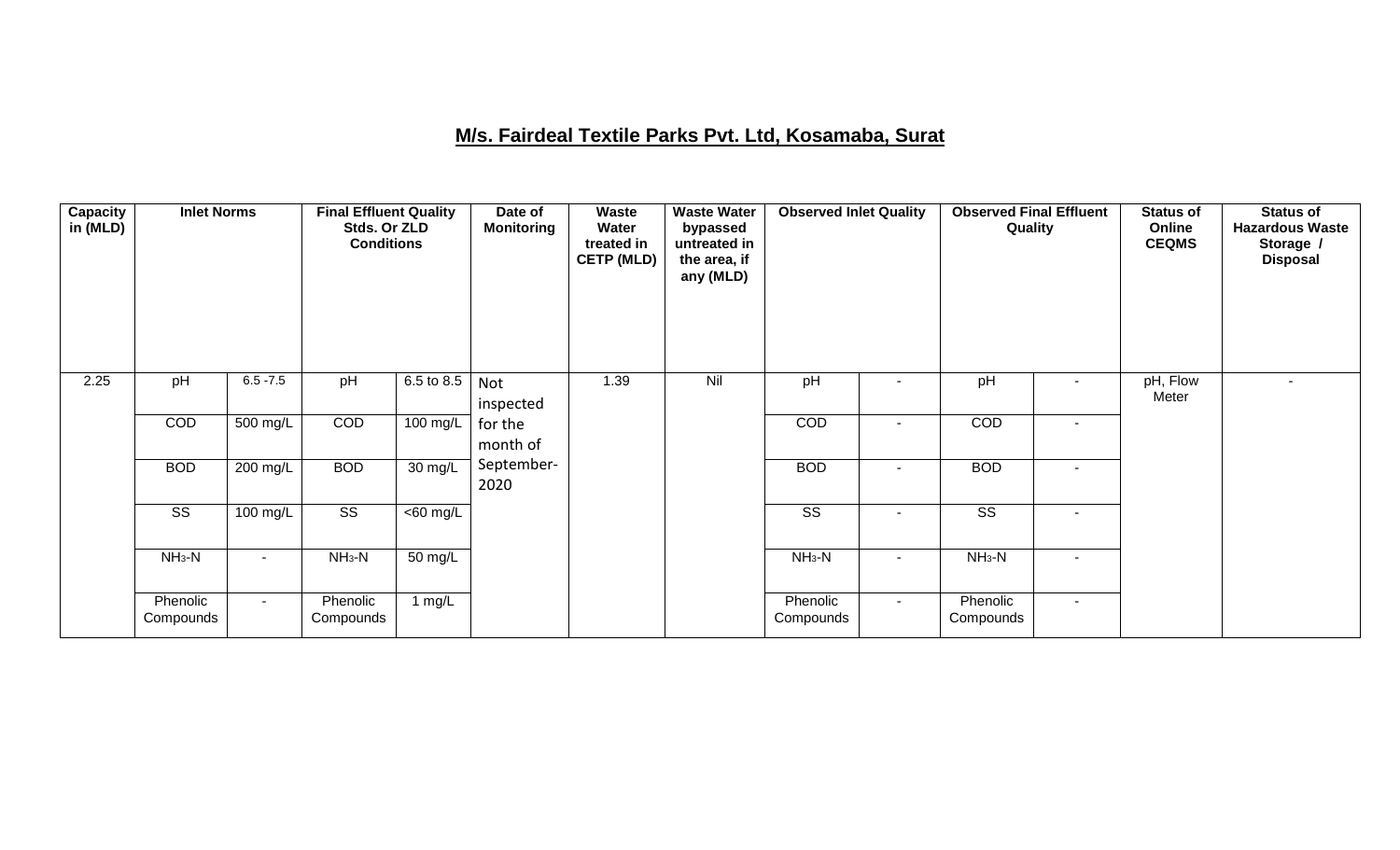### **M/s. New Palsana Industrial Co. Op. Society Ltd., Palsana, Surat**

| Capacity<br>in (MLD) | <b>Inlet Norms</b>     |              | <b>Final Effluent Quality</b><br>Stds. Or ZLD<br><b>Conditions</b> |                   | Date of<br><b>Monitoring</b> | <b>Waste</b><br>Water<br>treated in<br><b>CETP (MLD)</b> | <b>Waste Water</b><br>bypassed<br>untreated in<br>the area, if<br>any (MLD) | <b>Observed Inlet Quality</b> |       | <b>Observed Final Effluent</b><br>Quality |                 | <b>Status of</b><br>Online<br><b>CEQMS</b> | <b>Status of</b><br><b>Hazardous Waste</b><br>Storage /<br><b>Disposal</b> |
|----------------------|------------------------|--------------|--------------------------------------------------------------------|-------------------|------------------------------|----------------------------------------------------------|-----------------------------------------------------------------------------|-------------------------------|-------|-------------------------------------------|-----------------|--------------------------------------------|----------------------------------------------------------------------------|
| 45                   | pH                     | $6.5 - 8.5$  | pH                                                                 | $6.5 - 8.5$       | 30/09/2020                   | $\overline{25}$                                          | Nil                                                                         | pH                            | 7.96  | pH                                        | 7.74            | pH, Flow<br>meter, COD,<br>BOD, TSS        | Storage-600 MT                                                             |
|                      | COD                    | 1000<br>mg/L | COD                                                                | 250 mg/L          |                              |                                                          |                                                                             | COD                           | 949   | COD                                       | 210             |                                            |                                                                            |
|                      | <b>BOD</b>             | 400 mg/L     | <b>BOD</b>                                                         | $30 \text{ mg/L}$ |                              |                                                          |                                                                             | <b>BOD</b>                    | 286   | <b>BOD</b>                                | $\overline{27}$ |                                            |                                                                            |
|                      | $\overline{\text{ss}}$ | 300 mg/L     | $\overline{\text{SS}}$                                             | $<$ 60 mg/L       |                              |                                                          |                                                                             | $\overline{\text{SS}}$        | 124   | $\overline{\text{SS}}$                    | 62              |                                            |                                                                            |
|                      | $NH3-N$                | 50 mg/L      | $NH3-N$                                                            | 50 mg/L           |                              |                                                          |                                                                             | $NH3-N$                       | 36.96 | $NH3-N$                                   | 7.84            |                                            |                                                                            |
|                      | Phenolic<br>Compounds  | 1 $mg/L$     | Phenolic<br>Compounds                                              | 1 mg/L            |                              |                                                          |                                                                             | Phenolic<br>Compounds         | 1.19  | Phenolic<br>Compounds                     | 0.49            |                                            |                                                                            |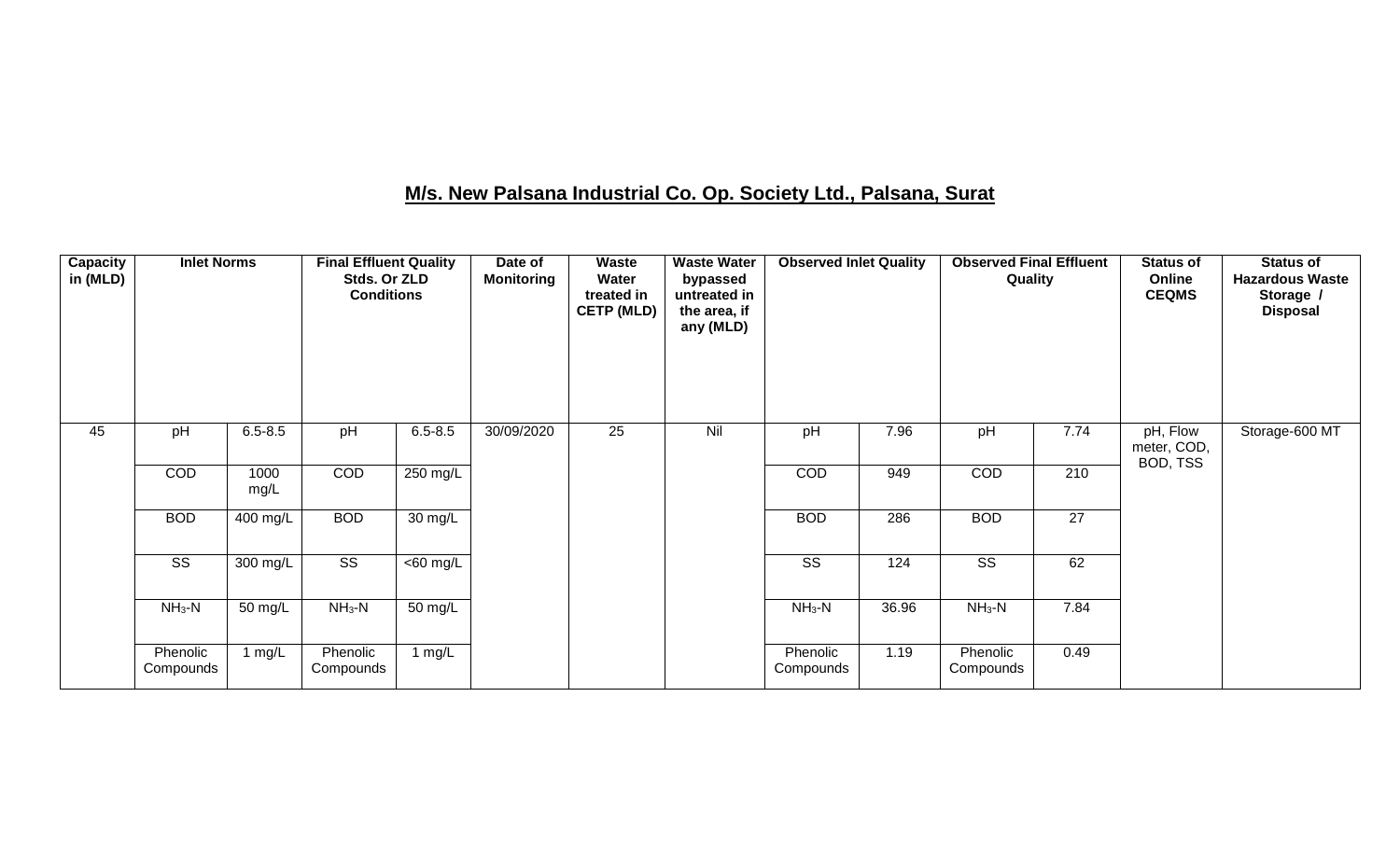### **Vapi Green Enviro Ltd (VGEL,Vapi) (Old Name-Vapi Waste & Effluent Management Co.Ltd)**

| Capacity<br>in (MLD) | <b>Inlet Norms</b>     |                       | <b>Final Effluent Quality</b><br>Stds. Or ZLD<br><b>Conditions</b> |                       | Date of<br><b>Monitoring</b>                | Waste<br>Water<br>treated in<br><b>CETP (MLD)</b> | <b>Waste Water</b><br>bypassed<br>untreated in<br>the area, if<br>any (MLD) | <b>Observed Inlet Quality</b> |       | <b>Observed Final Effluent</b><br>Quality |       | <b>Status of</b><br>Online<br><b>CEQMS</b> | <b>Status of</b><br><b>Hazardous Waste</b><br>Storage /<br><b>Disposal</b> |
|----------------------|------------------------|-----------------------|--------------------------------------------------------------------|-----------------------|---------------------------------------------|---------------------------------------------------|-----------------------------------------------------------------------------|-------------------------------|-------|-------------------------------------------|-------|--------------------------------------------|----------------------------------------------------------------------------|
| 55                   | pH                     | $6.5 - 8.5$           | 0.                                                                 | $6.5 - 8.5$           | Average<br>value for the<br>month of        | 54                                                | Nil                                                                         | pH                            | 7.9   | pH                                        | 7.6   | pH, Flow<br>Meter, TOC &<br>DO Meter       | Storage-7500 MT                                                            |
|                      | COD                    | 1500<br>mg/L          | COD                                                                | 250 mg/L              | September-<br>2020                          |                                                   |                                                                             | COD                           | 920.3 | COD                                       | 228.0 |                                            |                                                                            |
|                      | <b>BOD</b>             | $\overline{500}$ mg/L | <b>BOD</b>                                                         | $\overline{30}$ mg/L  | (11/9/2020 &<br>19/09/2020 &<br>24/09/2020) |                                                   |                                                                             | <b>BOD</b>                    | 184.0 | <b>BOD</b>                                | 27.0  |                                            |                                                                            |
|                      | $\overline{\text{ss}}$ | 300 mg/L              | $\overline{\text{ss}}$                                             | $\overline{100}$ mg/L |                                             |                                                   |                                                                             | $\overline{\text{ss}}$        | 278.3 | $\overline{\text{ss}}$                    | 80.7  |                                            |                                                                            |
|                      | $NH3-N$                | 50 mg/L               | $NH3-N$                                                            | 50 mg/L               |                                             |                                                   |                                                                             | $NH_3-N$                      | 54.7  | $NH_3-N$                                  | 38.6  |                                            |                                                                            |
|                      | Phenolic<br>Compounds  | 1 mg/L                | Phenolic<br>Compounds                                              | 1 mg/L                |                                             |                                                   |                                                                             | Phenolic<br>Compounds         | 0.5   | Phenolic<br>Compounds                     | 0.2   |                                            |                                                                            |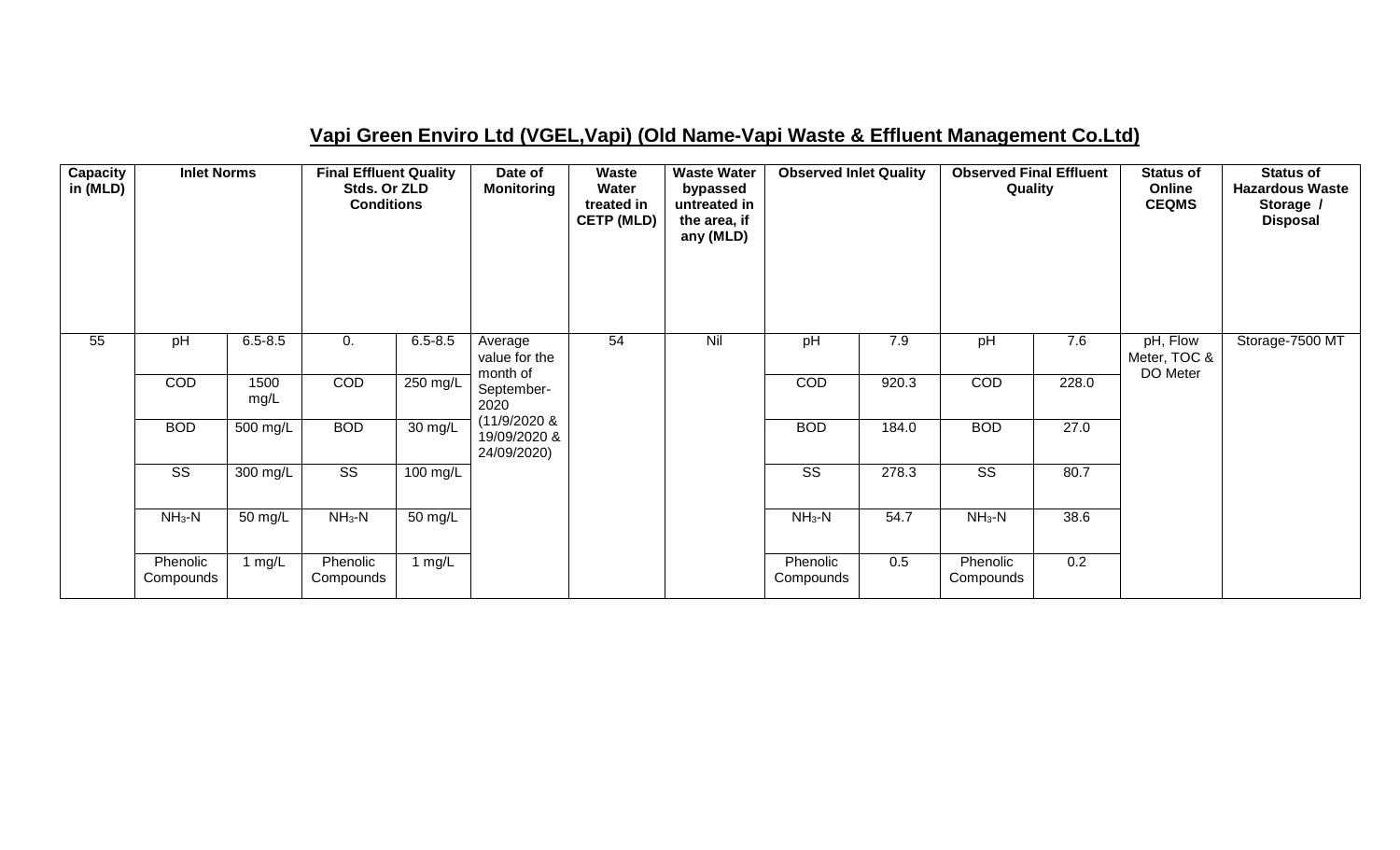### **M/s. Sarigam Clean Initiative (Old Name-Gujarat Industrial Development Corporation), Sarigam**

| Capacity<br>in (MLD) | <b>Inlet Norms</b>                              |              | <b>Final Effluent Quality</b><br>Stds. Or ZLD<br><b>Conditions</b> |                    | Date of<br><b>Monitoring</b> | <b>Waste</b><br>Water<br>treated in<br><b>CETP (MLD)</b> | <b>Waste Water</b><br>bypassed<br>untreated in<br>the area, if<br>any (MLD) | <b>Observed Inlet Quality</b>                   |       | <b>Observed Final Effluent</b><br>Quality |       | <b>Status of</b><br>Online<br><b>CEQMS</b> | <b>Status of</b><br><b>Hazardous Waste</b><br>Storage /<br><b>Disposal</b> |
|----------------------|-------------------------------------------------|--------------|--------------------------------------------------------------------|--------------------|------------------------------|----------------------------------------------------------|-----------------------------------------------------------------------------|-------------------------------------------------|-------|-------------------------------------------|-------|--------------------------------------------|----------------------------------------------------------------------------|
| 12.5                 | pH                                              | $6.5 - 8.5$  | pH                                                                 | $6.5 - 8.5$        | 18/09/2020                   | 9                                                        | Nil                                                                         | pH                                              | 5.86  | pH                                        | 8.09  | Flow Meter,<br>TOC meter                   | Storage-175 MT                                                             |
|                      | COD                                             | 1000<br>mg/L | COD                                                                | $250 \text{ mg/L}$ |                              |                                                          |                                                                             | COD                                             | 492.0 | COD                                       | 190   |                                            |                                                                            |
|                      | BOD <sub>(3</sub><br>days at<br>$27^{\circ}C$ ) | 400 mg/L     | BOD <sub>(3</sub><br>days at<br>$27^{\circ}C$ )                    | $100 \text{ mg/L}$ |                              |                                                          |                                                                             | BOD <sub>(3</sub><br>days at<br>$27^{\circ}C$ ) | 108   | BOD (3 days<br>at $27^{\circ}$ C)         | 24    |                                            |                                                                            |
|                      | SS                                              | 300 mg/L     | SS                                                                 | 100 mg/L           |                              |                                                          |                                                                             | SS                                              | 86    | $\overline{\text{SS}}$                    | 32    |                                            |                                                                            |
|                      | $NH3-N$                                         | 50 mg/L      | $NH_3-N$                                                           | 50 mg/L            |                              |                                                          |                                                                             | $NH3-N$                                         | 4.48  | $NH3-N$                                   | 39.20 |                                            |                                                                            |
|                      | Phenolic<br>Compounds                           | 1 $mg/L$     | Phenolic<br>Compounds                                              | 1 mg/L             |                              |                                                          |                                                                             | Phenolic<br>Compounds                           | 0.29  | Phenolic<br>Compounds                     | 0.42  |                                            |                                                                            |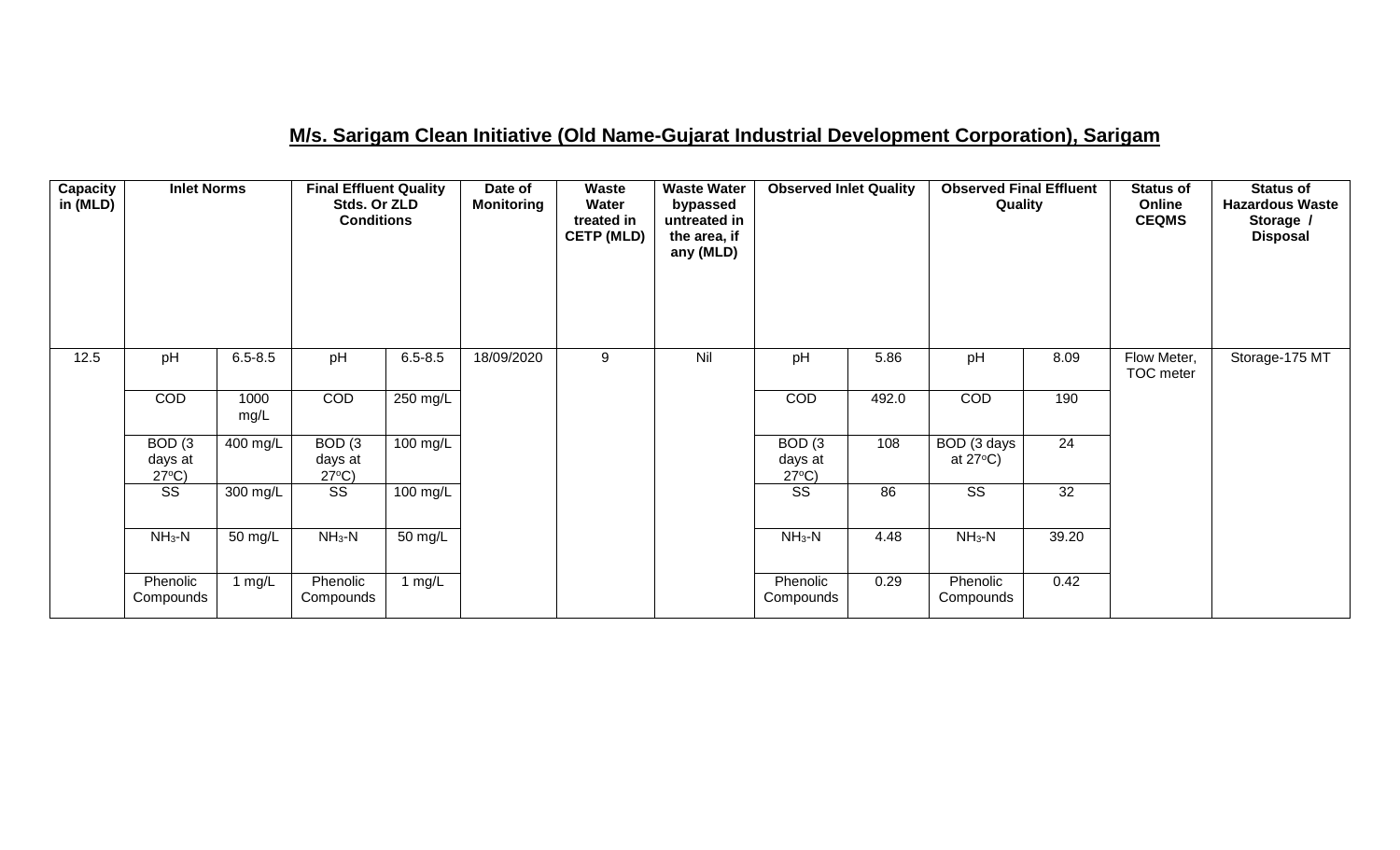### **M/s. Veraval Industries Association, Veraval, Junagadh**

| <b>Capacity</b><br>in (MLD) | <b>Inlet Norms</b>     |                    | Stds. Or ZLD<br><b>Conditions</b> |                          | Waste<br>Date of<br><b>Waste Water</b><br>Water<br><b>Monitoring</b><br>bypassed<br>untreated in<br>treated in<br><b>CETP (MLD)</b><br>the area, if<br>any (MLD) |   | <b>Observed Inlet Quality</b> |                        | <b>Observed Final Effluent</b><br>Quality |                        | <b>Status of</b><br>Online<br><b>CEQMS</b> | <b>Status of</b><br><b>Hazardous Waste</b><br>Storage /<br><b>Disposal</b> |  |
|-----------------------------|------------------------|--------------------|-----------------------------------|--------------------------|------------------------------------------------------------------------------------------------------------------------------------------------------------------|---|-------------------------------|------------------------|-------------------------------------------|------------------------|--------------------------------------------|----------------------------------------------------------------------------|--|
| 5                           | pH                     | 5.5 to 9           | pH                                | 6 to 9                   | 3/9/2020                                                                                                                                                         | 5 | Nil                           | pH                     | 6.99                                      | pH                     | $\overline{\phantom{a}}$                   | $\sim$                                                                     |  |
|                             | COD                    | 3500<br>mg/L       | COD                               | $250$ mg/L               |                                                                                                                                                                  |   |                               | COD                    | 406                                       | COD                    | $\blacksquare$                             |                                                                            |  |
|                             | <b>BOD</b>             | 1000<br>mg/L       | <b>BOD</b>                        | $100$ mg/L               |                                                                                                                                                                  |   |                               | <b>BOD</b>             | 136                                       | <b>BOD</b>             | $\blacksquare$                             |                                                                            |  |
|                             | $\overline{\text{SS}}$ | $200 \text{ mg/L}$ | $\overline{\text{ss}}$            | $100$ mg/L               |                                                                                                                                                                  |   |                               | $\overline{\text{ss}}$ | 84                                        | $\overline{\text{SS}}$ | ٠                                          |                                                                            |  |
|                             | $NH_3-N$               | 50 mg/L            | $NH3-N$                           | 50 mg/L                  |                                                                                                                                                                  |   |                               | $NH3-N$                | 42                                        | $NH_3-N$               | $\blacksquare$                             |                                                                            |  |
|                             | Phenol                 | $\blacksquare$     | Phenol                            | $\overline{\phantom{a}}$ |                                                                                                                                                                  |   |                               | Phenolic<br>Compounds  | $\sim$                                    | Phenolic<br>Compounds  | $\blacksquare$                             |                                                                            |  |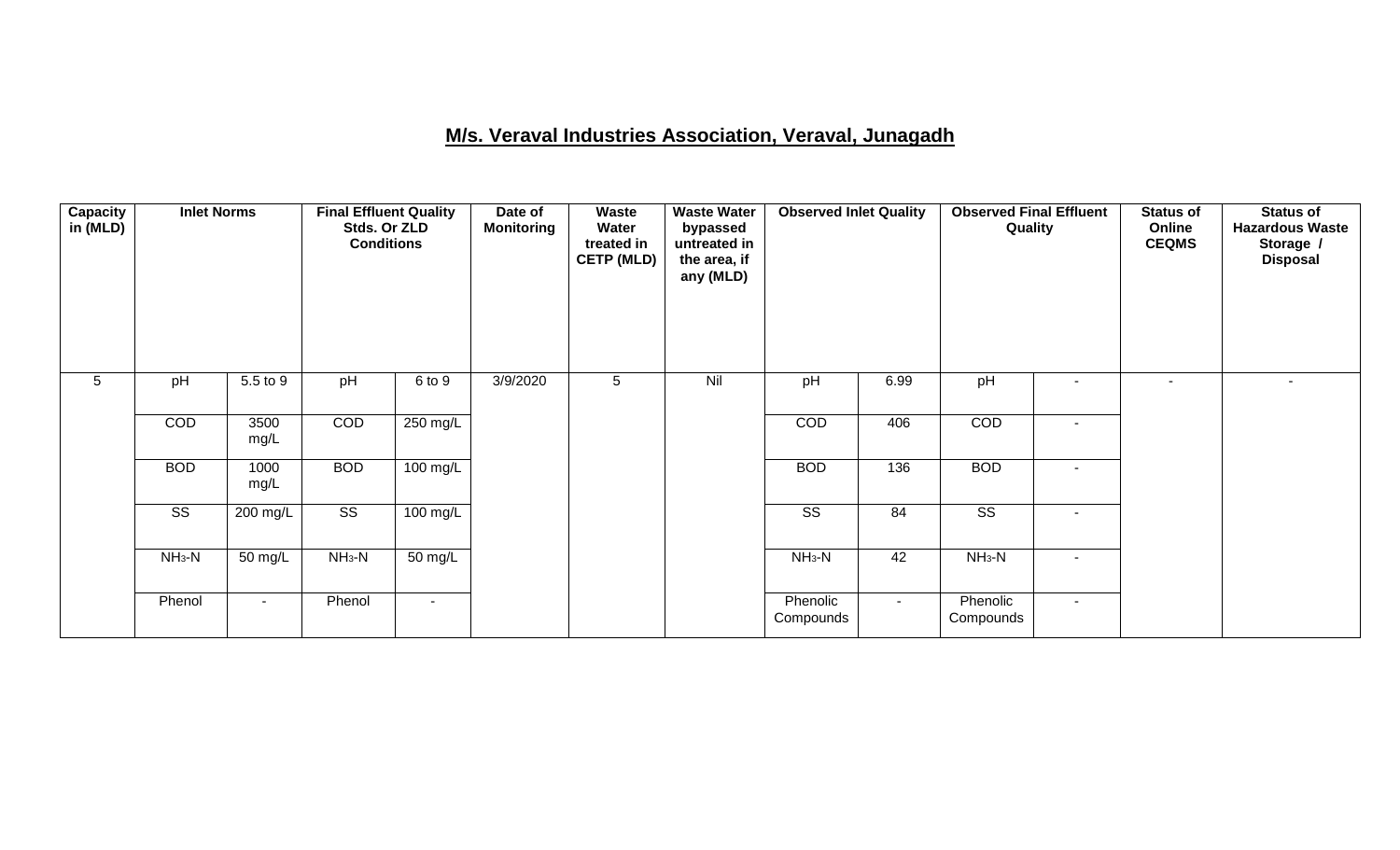### **M/s. Bhatgam Washing Ghat Suddhikaran Yojana Pvt. Ltd., Bhatgam,Rajkot**

| Capacity<br>in (MLD) | <b>Inlet Norms</b>     |              | <b>Final Effluent Quality</b><br>Stds. Or ZLD<br><b>Conditions</b> |            | Date of<br><b>Monitoring</b>           | Waste<br><b>Waste Water</b><br>Water<br>bypassed<br>treated in<br>untreated in<br><b>CETP (MLD)</b><br>the area, if<br>any (MLD) |         | <b>Observed Inlet Quality</b> |                          | <b>Observed Final Effluent</b><br>Quality |      | <b>Status of</b><br>Online<br><b>CEQMS</b> | <b>Status of</b><br><b>Hazardous Waste</b><br>Storage /<br><b>Disposal</b> |
|----------------------|------------------------|--------------|--------------------------------------------------------------------|------------|----------------------------------------|----------------------------------------------------------------------------------------------------------------------------------|---------|-------------------------------|--------------------------|-------------------------------------------|------|--------------------------------------------|----------------------------------------------------------------------------|
| 30                   | pH                     | $10.5 - 12$  | pH                                                                 | $6.5 - 9$  | Average<br>value for the<br>month of   | 10                                                                                                                               | Nil     | pH                            |                          | pH                                        | 9.32 | pH, Flow<br>meter, SS,<br>Color, MLSS,     |                                                                            |
|                      | COD                    | 1000<br>mg/L | COD                                                                | $100$ mg/L | September-<br>2020                     |                                                                                                                                  |         | COD                           |                          | COD                                       | 170  | <b>COD</b>                                 |                                                                            |
|                      | <b>BOD</b>             | 350 mg/L     | <b>BOD</b>                                                         | 30 mg/L    | $(7/9/2020 \text{ \&})$<br>21/09/2020) |                                                                                                                                  |         | <b>BOD</b>                    | $\sim$                   | <b>BOD</b>                                | 56   |                                            |                                                                            |
|                      | $\overline{\text{ss}}$ | 2000<br>mg/L | $\overline{\text{SS}}$                                             | $100$ mg/L |                                        |                                                                                                                                  |         | $\overline{\text{ss}}$        | $\overline{\phantom{a}}$ | $\overline{\text{ss}}$                    | 312  |                                            |                                                                            |
|                      | $NH3-N$                | 75 mg/L      | $NH_3-N$                                                           | 50 mg/L    |                                        |                                                                                                                                  | $NH3-N$ | $\sim$                        | $NH3-N$                  | 2.24                                      |      |                                            |                                                                            |
|                      | Phenolic<br>Compounds  | $5$ mg/L     | Phenolic<br>Compounds                                              | 1 $mg/L$   |                                        |                                                                                                                                  |         | Phenolic<br>Compounds         | $\sim$                   | Phenolic<br>Compounds                     | 0.1  |                                            |                                                                            |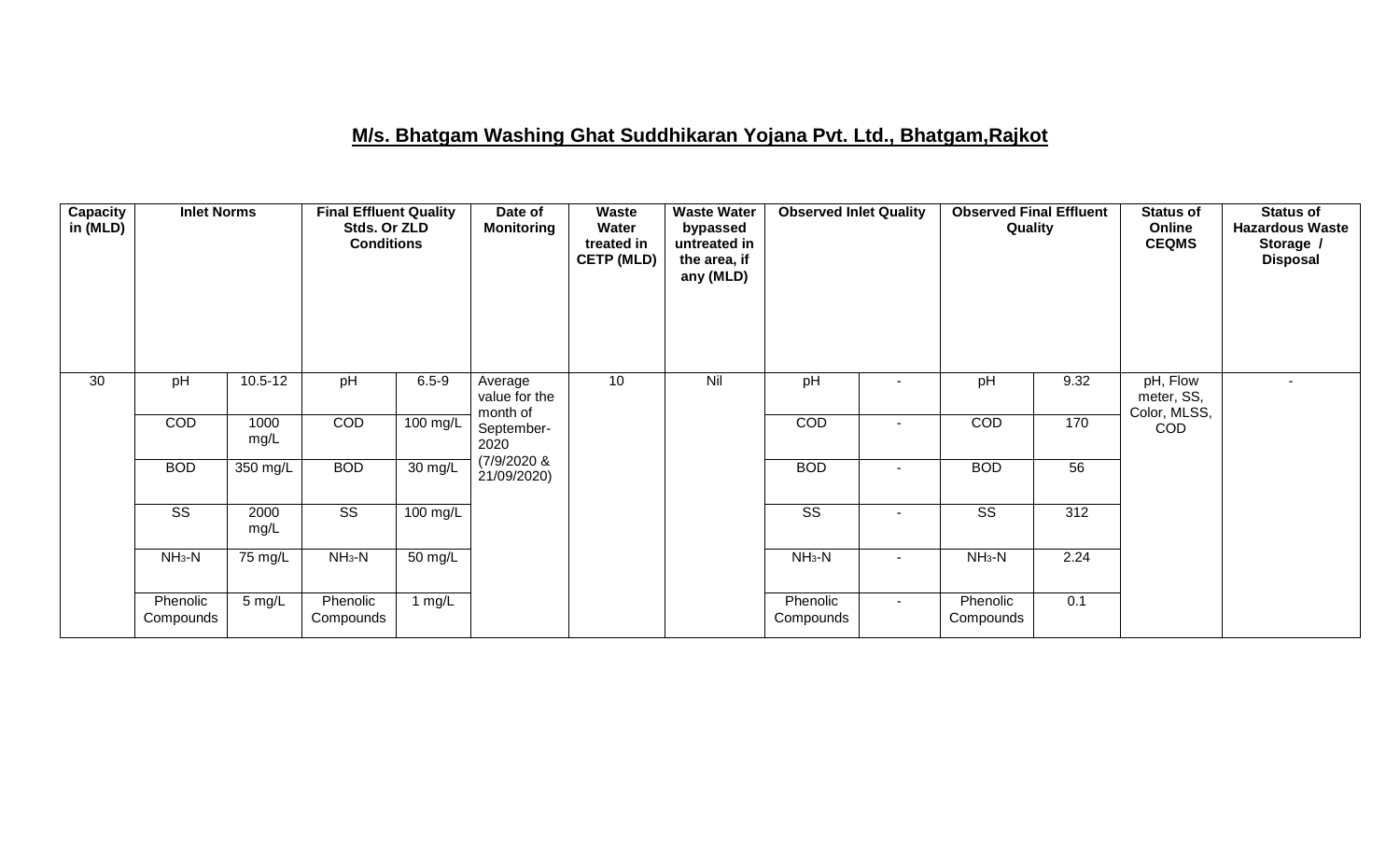# **M/s. Jetpur Dyeing & Printing Association, Jetpur, Rajkot**

| Capacity<br>in (MLD) | <b>Inlet Norms</b>     |              | <b>Final Effluent Quality</b><br>Stds. Or ZLD Conditions |                    | Date of<br>Monitoring | Waste Water<br>treated in<br>CETP (MLD) | Waste Water<br>bypassed<br>untreated in<br>the area, if<br>any (MLD) | <b>Observed Inlet Quality</b> |                          | <b>Observed Final Effluent</b><br>Quality |        | Status of<br>Online<br><b>CEQMS</b> | Status of<br>Hazardous Waste<br>Storage / Disposal |
|----------------------|------------------------|--------------|----------------------------------------------------------|--------------------|-----------------------|-----------------------------------------|----------------------------------------------------------------------|-------------------------------|--------------------------|-------------------------------------------|--------|-------------------------------------|----------------------------------------------------|
| 10.00                | pH                     | 10.5-12.0    | pH                                                       | $6.5 - 9$          | 25/09/2020            | 7.00                                    | Nil                                                                  | pH                            |                          | pH                                        | 8.30   | pH, Flow<br>meter                   | Storage- 320 MT                                    |
|                      | COD                    | 1000<br>mg/L | COD                                                      | $250 \text{ mg/L}$ |                       |                                         |                                                                      | <b>COD</b>                    | ٠                        | COD                                       | 800    |                                     |                                                    |
|                      | <b>BOD</b>             | 350 mg/L     | <b>BOD</b>                                               | $100 \text{ mg/L}$ |                       |                                         |                                                                      | <b>BOD</b>                    |                          | <b>BOD</b>                                | 262    |                                     |                                                    |
|                      | $\overline{\text{SS}}$ | 2000<br>mg/L | $\overline{\text{SS}}$                                   | $100$ mg/L         |                       |                                         |                                                                      | $\overline{\text{SS}}$        | $\overline{\phantom{a}}$ | $\overline{\text{SS}}$                    | 100    |                                     |                                                    |
|                      | $NH_3-N$               | 75 mg/L      | $NH_3-N$                                                 | 50 mg/L            |                       |                                         |                                                                      | $NH_3-N$                      | $\blacksquare$           | $NH_3-N$                                  | 5.6    |                                     |                                                    |
|                      | Phenolic<br>Compounds  | 5 mg/L       | Phenolic<br>Compounds                                    | 1 $mg/L$           |                       |                                         |                                                                      | Phenolic<br>Compounds         | $\sim$                   | Phenolic<br>Compounds                     | $\sim$ |                                     |                                                    |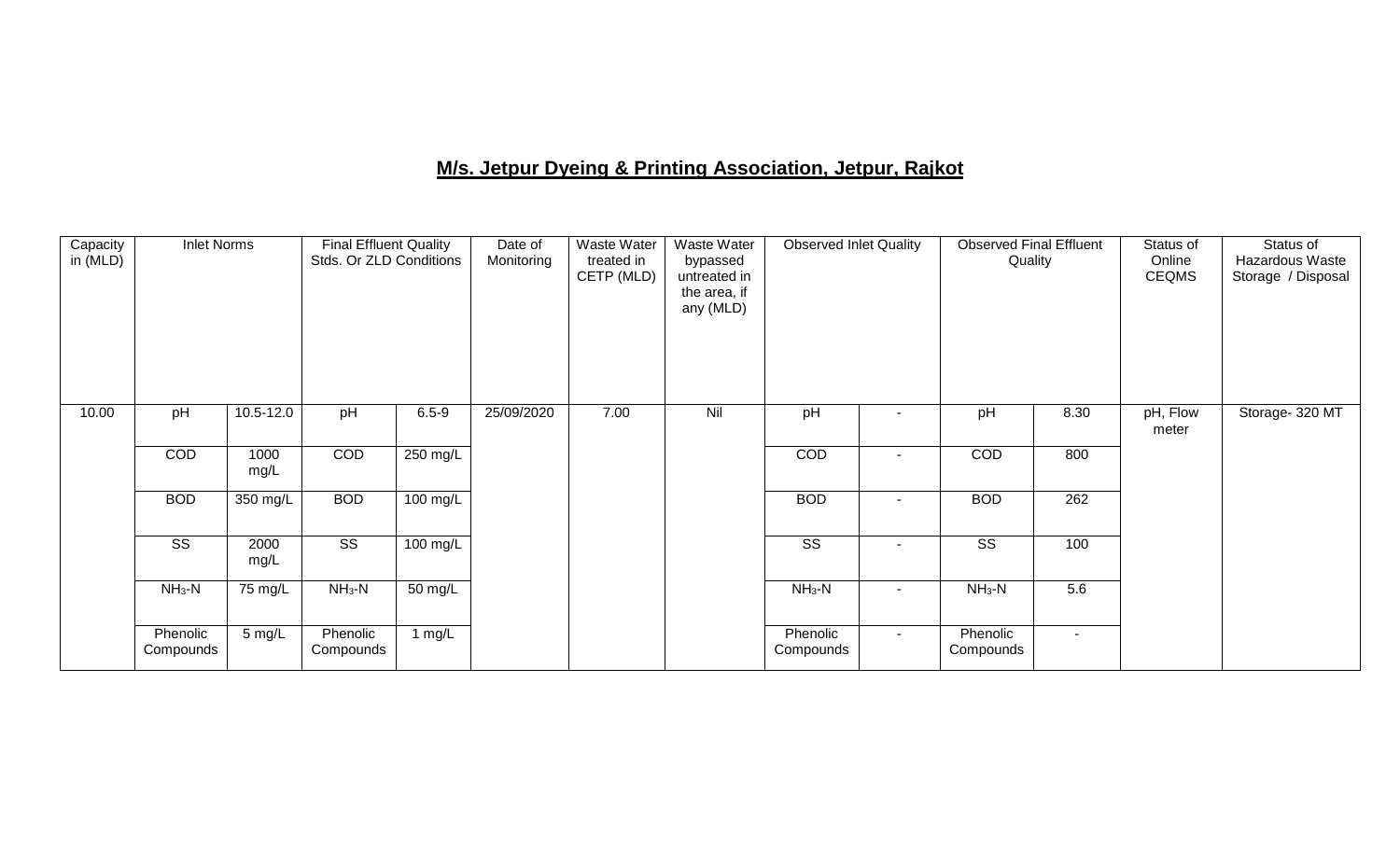# **M/s. Shri Dhareshwar GIDC Vistar Association, Dhareshwar, Rajkot**

| Capacity<br>in (MLD) |                        |              | <b>Final Effluent Quality</b><br>Stds. Or ZLD<br><b>Conditions</b> |                      | Waste<br>Date of<br><b>Monitoring</b><br>Water<br>treated in<br><b>CETP (MLD)</b> |      | <b>Waste Water</b><br>bypassed<br>untreated in<br>the area, if<br>any (MLD) | <b>Observed Inlet Quality</b> |        | <b>Observed Final Effluent</b><br>Quality |                  | <b>Status of</b><br>Online<br><b>CEQMS</b> | <b>Status of</b><br><b>Hazardous Waste</b><br>Storage /<br><b>Disposal</b> |
|----------------------|------------------------|--------------|--------------------------------------------------------------------|----------------------|-----------------------------------------------------------------------------------|------|-----------------------------------------------------------------------------|-------------------------------|--------|-------------------------------------------|------------------|--------------------------------------------|----------------------------------------------------------------------------|
| 0.09                 | pH                     | $10.5 - 12$  | pH                                                                 | 6.5 to 9             | 21/09/2020                                                                        | 0.09 | Nil                                                                         | pH                            |        | pH                                        | 7.60             | pH, Flow Meter                             | Storage-13 MT                                                              |
|                      | COD                    | 1000<br>mg/L | COD                                                                | 100 mg/L             |                                                                                   |      |                                                                             | COD                           |        | COD                                       | $\overline{273}$ |                                            |                                                                            |
|                      | <b>BOD</b>             | 350 mg/L     | <b>BOD</b>                                                         | $\overline{30}$ mg/L |                                                                                   |      |                                                                             | <b>BOD</b>                    |        | <b>BOD</b>                                | 85               |                                            |                                                                            |
|                      | $\overline{\text{SS}}$ | 2000<br>mg/L | $\overline{\text{ss}}$                                             | $100$ mg/L           |                                                                                   |      |                                                                             | $\overline{\text{ss}}$        | $\sim$ | $\overline{\text{ss}}$                    | $\overline{26}$  |                                            |                                                                            |
|                      | $NH3-N$                | 75 mg/L      | $NH_3-N$                                                           | $\overline{50}$ mg/L |                                                                                   |      |                                                                             | $NH3-N$                       | $\sim$ | $NH3-N$                                   | 32.2             |                                            |                                                                            |
|                      | Phenolic<br>Compounds  | 5 mg/L       | Phenolic<br>Compounds                                              | 1 $mg/L$             |                                                                                   |      |                                                                             | Phenolic<br>Compounds         | $\sim$ | Phenolic<br>Compounds                     | $\blacksquare$   |                                            |                                                                            |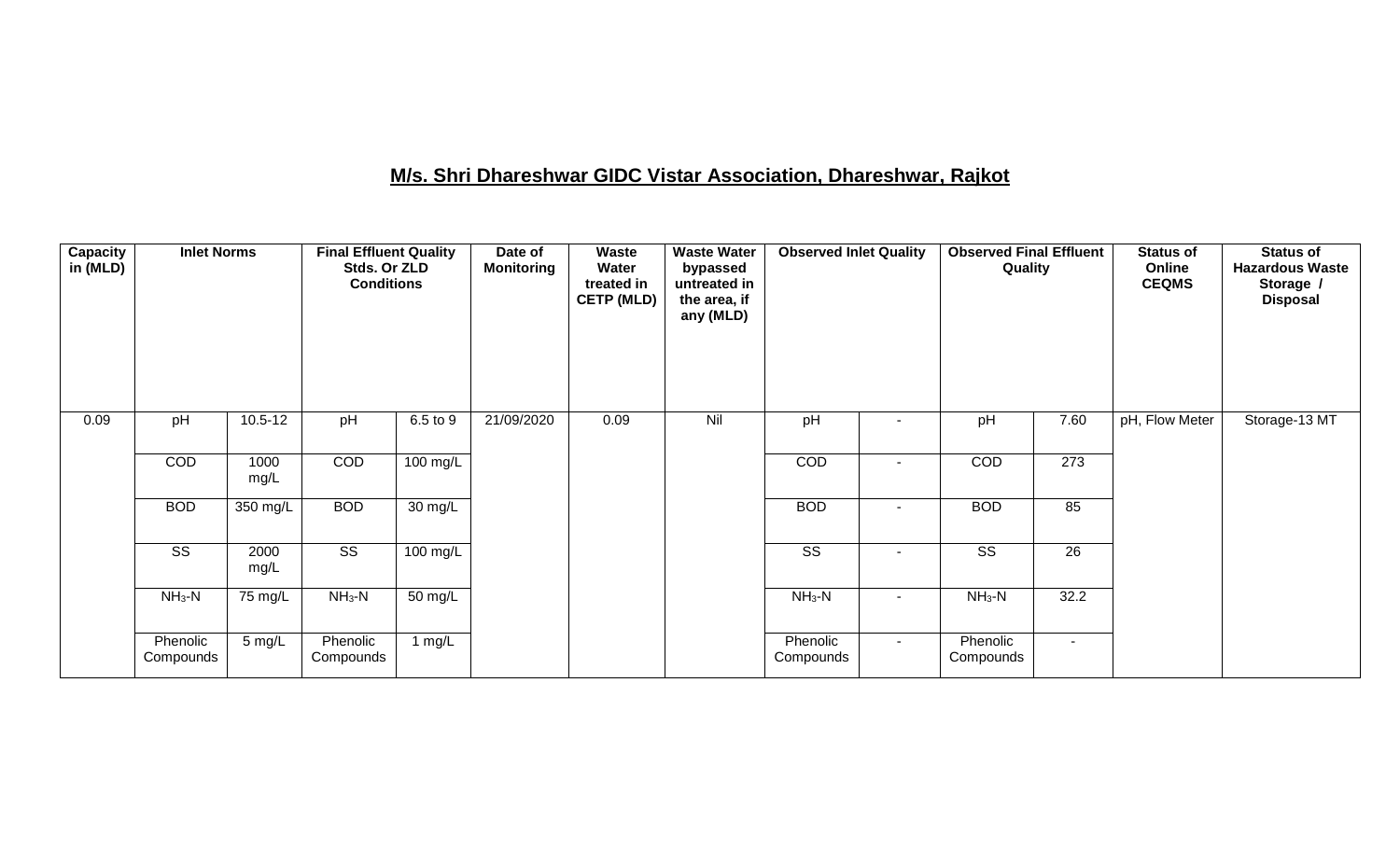### **M/s. Jay Khodiyar Enviro-Technologies Pvt. Ltd., Rajkot**

| <b>Capacity</b><br>in (MLD) | <b>Inlet Norms</b>     |                                              | <b>Final Effluent Quality</b><br>Stds. Or ZLD<br><b>Conditions</b> |                      | Date of<br><b>Monitoring</b>         | Waste<br>Water<br>treated in<br><b>CETP (MLD)</b> | <b>Waste Water</b><br>bypassed<br>untreated in<br>the area, if<br>any (MLD) | <b>Observed Inlet Quality</b> |                          | <b>Observed Final Effluent</b><br>Quality |                          | <b>Status of</b><br>Online<br><b>CEQMS</b> | <b>Status of</b><br><b>Hazardous Waste</b><br>Storage /<br><b>Disposal</b> |
|-----------------------------|------------------------|----------------------------------------------|--------------------------------------------------------------------|----------------------|--------------------------------------|---------------------------------------------------|-----------------------------------------------------------------------------|-------------------------------|--------------------------|-------------------------------------------|--------------------------|--------------------------------------------|----------------------------------------------------------------------------|
| 0.009                       | pH                     | Up to 5                                      | pH                                                                 | 6.5 to 8.5           | Not<br>inspected for<br>the month of | 0.013                                             | Nil                                                                         | pH                            |                          | pH                                        | $\overline{\phantom{a}}$ |                                            |                                                                            |
|                             | COD                    | $250$ mg/L                                   | COD                                                                | 100 mg/L             | September-<br>2020                   |                                                   |                                                                             | <b>COD</b>                    | $\overline{\phantom{a}}$ | <b>COD</b>                                | $\overline{\phantom{a}}$ |                                            |                                                                            |
|                             | <b>BOD</b>             | $100$ mg/L                                   | <b>BOD</b>                                                         | $30 \text{ mg/L}$    |                                      |                                                   |                                                                             | <b>BOD</b>                    | $\blacksquare$           | <b>BOD</b>                                | $\blacksquare$           |                                            |                                                                            |
|                             | $\overline{\text{ss}}$ | 250 mg/L                                     | $\overline{\text{ss}}$                                             | $100 \text{ mg/L}$   |                                      |                                                   |                                                                             | $\overline{\text{ss}}$        | $\sim$                   | $\overline{\text{SS}}$                    | $\blacksquare$           |                                            |                                                                            |
|                             | $NH3-N$                | $\blacksquare$                               | $NH3-N$                                                            | $\overline{50}$ mg/L |                                      |                                                   |                                                                             | $NH3-N$                       | ٠                        | $NH_3-N$                                  | $\overline{\phantom{a}}$ |                                            |                                                                            |
|                             | Phenolic<br>Compounds  | Phenolic<br>1 mg/ $L$<br>$\sim$<br>Compounds |                                                                    |                      |                                      |                                                   | Phenolic<br>Compounds                                                       | $\sim$                        | Phenolic<br>Compounds    | $\sim$                                    |                          |                                            |                                                                            |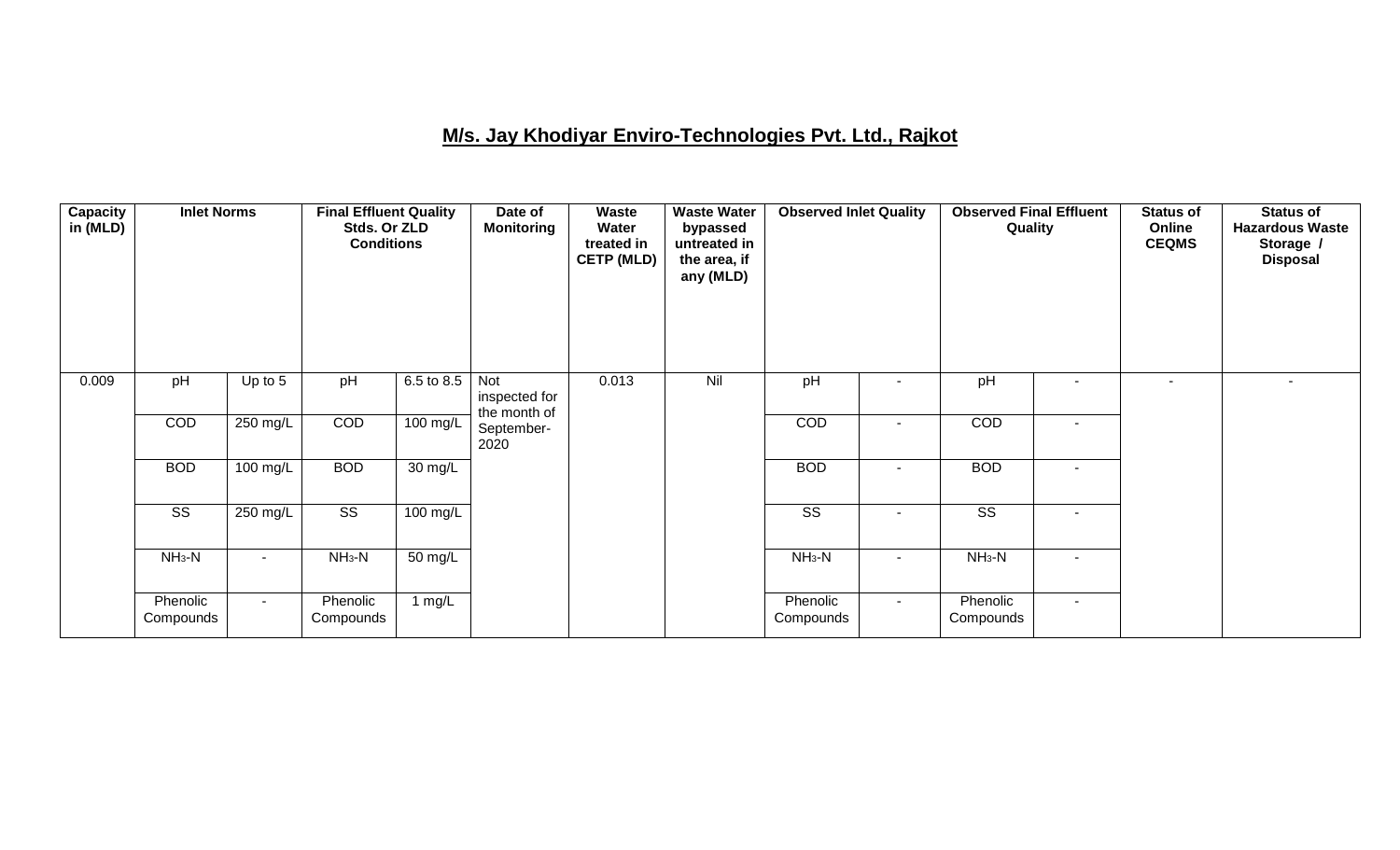### **M/s. Kalol GIDC Industries Association, Kadi, Gandhinagar**

| <b>Capacity</b><br>in (MLD) | <b>Inlet Norms</b>     |                          | <b>Final Effluent Quality</b><br>Stds. Or ZLD<br><b>Conditions</b> |                    | Date of<br><b>Monitoring</b> | Waste<br>Water<br>treated in<br><b>CETP</b><br>(MLD) | <b>Waste Water</b><br>bypassed<br>untreated in<br>the area, if<br>any (MLD) | <b>Observed Inlet Quality</b>       |        | <b>Observed Final Effluent</b><br>Quality |                 | <b>Status of</b><br>Online<br><b>CEQMS</b> | <b>Status of</b><br><b>Hazardous Waste</b><br>Storage /<br><b>Disposal</b> |
|-----------------------------|------------------------|--------------------------|--------------------------------------------------------------------|--------------------|------------------------------|------------------------------------------------------|-----------------------------------------------------------------------------|-------------------------------------|--------|-------------------------------------------|-----------------|--------------------------------------------|----------------------------------------------------------------------------|
| 0.04                        | pH                     | 6.5 to 8.5               | pH                                                                 | 6.5 to 8.5         | 21/09/2020                   | 0.35                                                 | Nil                                                                         | pH                                  |        | pH                                        | 7.57            |                                            | Storage-40 MT                                                              |
|                             | COD                    | 2000<br>mg/L             | COD                                                                | 250 mg/L           |                              |                                                      |                                                                             | COD                                 | ٠      |                                           | $\overline{83}$ |                                            |                                                                            |
|                             | <b>BOD</b>             | 700 mg/L                 | <b>BOD</b>                                                         | 100 mg/L           |                              |                                                      |                                                                             | <b>BOD</b>                          |        | <b>BOD</b>                                | 12              |                                            |                                                                            |
|                             | $\overline{\text{ss}}$ | $\overline{\phantom{a}}$ | $\overline{\text{SS}}$                                             | $100 \text{ mg/L}$ |                              |                                                      |                                                                             | $\overline{\text{ss}}$              | ٠      | $\overline{\text{ss}}$                    | 34              |                                            |                                                                            |
|                             | $NH3-N$                | 50 mg/L                  | $NH_3-N$                                                           | 50 mg/L            |                              |                                                      |                                                                             | $NH3-N$<br>$\overline{\phantom{a}}$ |        | $NH3-N$                                   | 1.85            |                                            |                                                                            |
|                             | Phenolic<br>Compounds  | $\sim$                   | Phenolic<br>Compounds                                              | 1 $mg/L$           |                              |                                                      |                                                                             | Phenolic<br>Compounds               | $\sim$ | Phenolic<br>Compounds                     | 0.64            |                                            |                                                                            |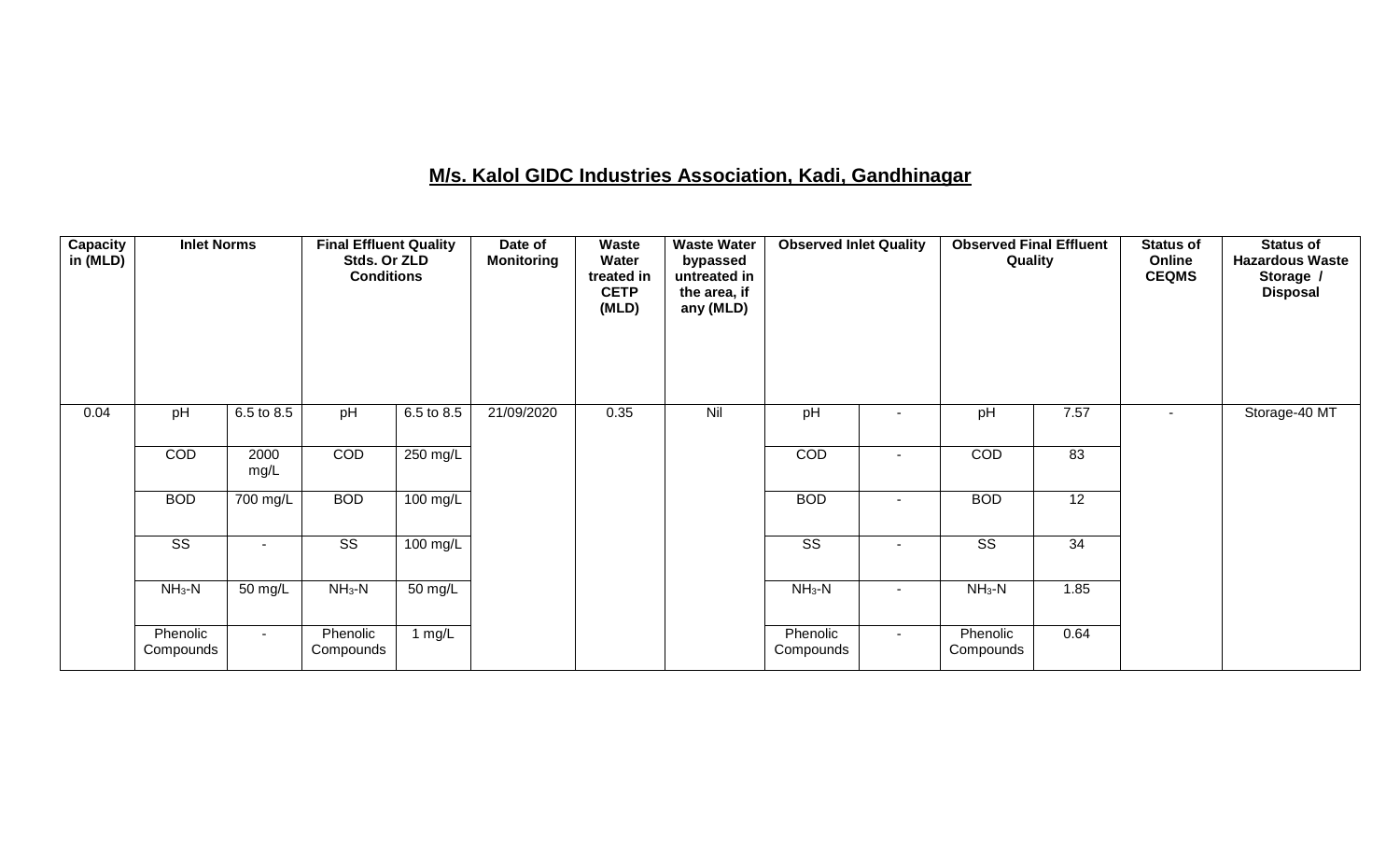### **M/s. MPSEZ Utilities (P) Limited, Mundra, Kutch**

| Capacity<br>in (MLD) | <b>Inlet Norms</b>          |              | <b>Final Effluent Quality</b><br>Stds. Or ZLD<br><b>Conditions</b> |                    | Date of<br><b>Monitoring</b> | Waste<br>Water<br>treated in<br><b>CETP (MLD)</b> | <b>Waste Water</b><br>bypassed<br>untreated in<br>the area, if<br>any (MLD) | <b>Observed Inlet Quality</b>    |        | <b>Observed Final Effluent</b><br>Quality |      | <b>Status of</b><br>Online<br><b>CEQMS</b> | <b>Status of</b><br><b>Hazardous Waste</b><br>Storage /<br><b>Disposal</b> |
|----------------------|-----------------------------|--------------|--------------------------------------------------------------------|--------------------|------------------------------|---------------------------------------------------|-----------------------------------------------------------------------------|----------------------------------|--------|-------------------------------------------|------|--------------------------------------------|----------------------------------------------------------------------------|
| 2.5                  | pH                          | $6.5 - 8.5$  | pH                                                                 | $6.5 - 8.5$        | 1/9/2020                     | 0.15                                              | Nil                                                                         | pH                               | 7.45   | pH                                        | 7.35 | pH, COD,<br>BOD, TSS,<br>Ammonical         | $\overline{\phantom{a}}$                                                   |
|                      | COD                         | 2000<br>mg/L | COD                                                                | $250$ mg/L         |                              |                                                   |                                                                             | COD                              | 120    | COD                                       | 104  | Nitrogen                                   |                                                                            |
|                      | BOD(3)<br>days at 27°<br>C) | 1000<br>mg/L | BOD(3 days<br>at $27^{\circ}$ C)                                   | $100 \text{ mg/L}$ |                              |                                                   |                                                                             | BOD(3 days<br>at $27^{\circ}$ C) | 38     | BOD(3 days<br>at $27^{\circ}$ C)          | 31   |                                            |                                                                            |
|                      | $\overline{\text{ss}}$      | 800 mg/L     | $\overline{\text{SS}}$                                             | 100 mg/L           |                              |                                                   |                                                                             | $\overline{\text{SS}}$           | $\sim$ | $\overline{\text{SS}}$                    | 8    |                                            |                                                                            |
|                      | $NH3-N$                     | 50 mg/L      | $NH3-N$                                                            | 50 mg/L            |                              |                                                   |                                                                             | $NH3-N$                          | 11.2   | $NH3-N$                                   | 12.8 |                                            |                                                                            |
|                      | Phenolic<br>Compounds       | 1 $mg/L$     | Phenolic<br>Compounds                                              | 1 $mg/L$           |                              |                                                   |                                                                             | Phenolic<br>Compounds            | 0.0    | Phenolic<br>Compounds                     | 0.0  |                                            |                                                                            |